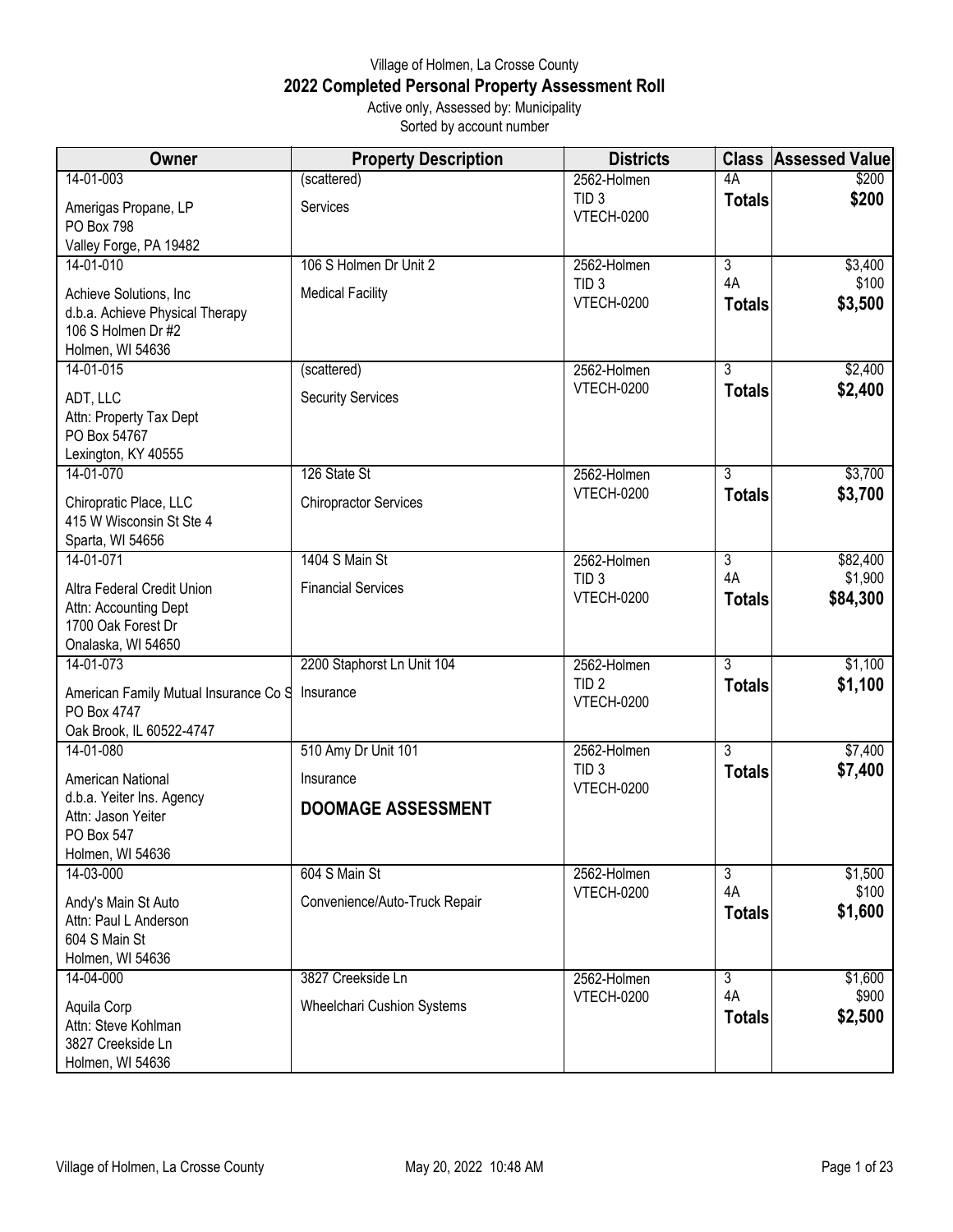| Owner                                            | <b>Property Description</b>  | <b>Districts</b>                      | <b>Class</b>         | <b>Assessed Value</b> |
|--------------------------------------------------|------------------------------|---------------------------------------|----------------------|-----------------------|
| 14-05-050                                        | 450 N Holmen Dr              | 2562-Holmen                           | 3                    | \$49,700              |
| Associated Bank, NA                              | <b>Financial Services</b>    | TID <sub>3</sub><br>VTECH-0200        | 4A<br><b>Totals</b>  | \$8,900<br>\$58,600   |
| Attn: Ms #8227<br>433 Main St                    |                              |                                       |                      |                       |
| Green Bay, WI 54301                              |                              |                                       |                      |                       |
| 14-07-030                                        | 1749 Spakenburg Rd           | 2562-Holmen                           | $\overline{3}$       | \$131,400             |
| <b>Bluff View Bank</b>                           | <b>Financial Services</b>    | TID <sub>2</sub>                      | <b>Totals</b>        | \$131,400             |
| PO Box 429                                       |                              | VTECH-0200                            |                      |                       |
| Galesville, WI 54630                             |                              |                                       |                      |                       |
| 14-08-070                                        | 3812 Creekside Ln            | 2562-Holmen<br><b>VTECH-0200</b>      | $\overline{3}$<br>4A | \$5,800<br>\$1,300    |
| <b>Barge Chiropractic Family</b>                 | <b>Chiropractor Services</b> |                                       | <b>Totals</b>        | \$7,100               |
| Attn: Patricia Barge, DC<br>3812 Creekside Ln    |                              |                                       |                      |                       |
| Holmen, WI 54636                                 |                              |                                       |                      |                       |
| 14-09-050                                        | 800 S Holmen Dr              | 2562-Holmen                           | $\overline{3}$       | \$8,000               |
| <b>BeFit</b>                                     | <b>Fitness</b>               | <b>VTECH-0200</b>                     | 4A                   | \$10,500              |
| Attn: Mike Niefeldt                              | <b>DOOMAGE ASSESSMENT</b>    |                                       | <b>Totals</b>        | \$18,500              |
| 800 S Holmen Dr                                  |                              |                                       |                      |                       |
| Holmen, WI 54636<br>14-10-000                    | 307 North Star Rd            | 2562-Holmen                           | $\overline{3}$       | \$9,200               |
| Bernie's Equipment Co, Inc                       | Sales & Service              | <b>VTECH-0200</b>                     | 4A                   | \$300                 |
| 307 North Star Rd                                |                              |                                       | <b>Totals</b>        | \$9,500               |
| Holmen, WI 54636                                 |                              |                                       |                      |                       |
| 14-12-050                                        | 1503 S Holmen Dr             | 2562-Holmen                           | $\overline{3}$       | \$100                 |
| Bills Automotive, Inc                            | Auto Shop                    | TID <sub>3</sub><br><b>VTECH-0200</b> | <b>Totals</b>        | \$100                 |
| Attn: William Beranek                            |                              |                                       |                      |                       |
| PO Box 455<br>Holmen, WI 54636-0455              |                              |                                       |                      |                       |
| 14-13-000                                        | 425 North Star Rd            | 2562-Holmen                           | $\overline{3}$       | \$9,300               |
| NKG Investments, LLC                             | Other                        | TID <sub>3</sub>                      | <b>Totals</b>        | \$9,300               |
| d.b.a. Schafer Woodworking                       |                              | VTECH-0200                            |                      |                       |
| 1516 Wolfe Dr                                    |                              |                                       |                      |                       |
| Holmen, WI 54636<br>14-13-020                    | 500 N Holmen Dr Unit 514     | 2562-Holmen                           | $\overline{3}$       | \$8,200               |
|                                                  |                              | TID <sub>3</sub>                      | <b>Totals</b>        | \$8,200               |
| Blank, Genz Associates Financial<br>Resources    | <b>Financial Advisor</b>     | VTECH-0200                            |                      |                       |
| Attn: Chad                                       | <b>DOOMAGE ASSESSMENT</b>    |                                       |                      |                       |
| 500 N Holmen Dr Ste 514                          |                              |                                       |                      |                       |
| Holmen, WI 54636-7300                            |                              |                                       | $\overline{3}$       |                       |
| 14-15-060                                        | 510 Amy Dr                   | 2562-Holmen<br>TID <sub>3</sub>       | <b>Totals</b>        | \$2,500<br>\$2,500    |
| Canon Financial Services, Inc.                   | Leasing                      | <b>VTECH-0200</b>                     |                      |                       |
| Attn: Tax Dept<br>PO Box 5008                    |                              |                                       |                      |                       |
| Mount Laurel, NJ 08054                           |                              |                                       |                      |                       |
| 14-16-010                                        | 3909 Circle Dr               | 2562-Holmen                           | $\overline{3}$       | \$1,600               |
| Carpet City                                      | Retail                       | <b>VTECH-0200</b>                     | <b>Totals</b>        | \$1,600               |
| Attn: Perry Snoeyenbos                           |                              |                                       |                      |                       |
|                                                  |                              |                                       |                      |                       |
| 145468 Bristers Hill Rd<br>Wausau, WI 54401-2466 |                              |                                       |                      |                       |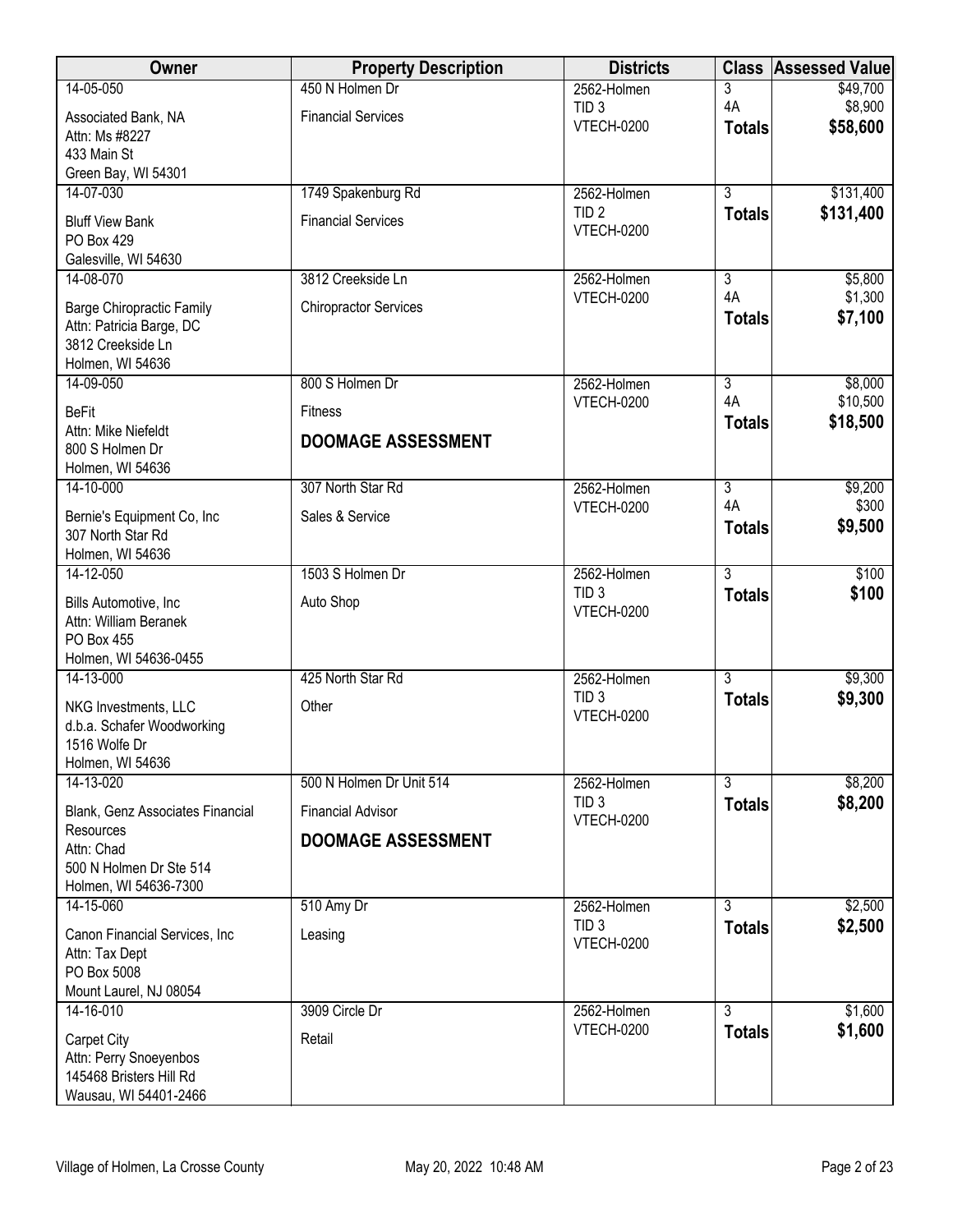| Owner                                         | <b>Property Description</b> | <b>Districts</b>                 |                                 | <b>Class Assessed Value</b> |
|-----------------------------------------------|-----------------------------|----------------------------------|---------------------------------|-----------------------------|
| 14-17-004                                     | 1524 Flat Rd Unit 101       | 2562-Holmen                      |                                 | \$6,000                     |
| Chuck's Auto Body                             | Auto Shop                   | <b>VTECH-0200</b>                | <b>Totals</b>                   | \$6,000                     |
| Attn: Charles Korish                          | <b>DOOMAGE ASSESSMENT</b>   |                                  |                                 |                             |
| 1524 Flat Rd Ste 101<br>Holmen, WI 54636-8935 |                             |                                  |                                 |                             |
| 14-17-015                                     | 110 Hale Dr Unit 1          | 2562-Holmen                      | $\overline{3}$                  | \$88,700                    |
| Verve, A Credit Union                         | <b>Financial Services</b>   | TID <sub>3</sub>                 | 4A                              | \$57,800                    |
| PO Box 3046                                   |                             | <b>VTECH-0200</b>                | <b>Totals</b>                   | \$146,500                   |
| 2900 Universal St                             |                             |                                  |                                 |                             |
| Oshkosh, WI 54903-3046                        |                             |                                  |                                 |                             |
| 14-17-017                                     | 100 State St                | 2562-Holmen                      | $\overline{3}$<br>4A            | \$600<br>\$700              |
| Coaches Corner Sports                         | Retail                      | <b>VTECH-0200</b>                | <b>Totals</b>                   | \$1,300                     |
| d.b.a. Coaches Corner & iNKS SP & P           |                             |                                  |                                 |                             |
| LLC - Combined<br>100 State St                |                             |                                  |                                 |                             |
| Holmen, WI 54636                              |                             |                                  |                                 |                             |
| 14-17-018                                     | 520 Amy Dr                  | 2562-Holmen                      | 3                               | \$12,600                    |
| Childrens Palace PreSchool & Daycare          | Daycare                     | TID <sub>3</sub>                 | <b>Totals</b>                   | \$12,600                    |
| 520 Amy Dr                                    |                             | <b>VTECH-0200</b>                |                                 |                             |
| Holmen, WI 54636                              |                             |                                  |                                 |                             |
| 14-18-000                                     | 300 S Holmen Dr             | 2562-Holmen<br><b>VTECH-0200</b> | $\overline{3}$<br>4A            | \$5,600<br>\$2,400          |
| Cordell's Standard Of Excellence, LLC         | Auto Shop                   |                                  | <b>Totals</b>                   | \$8,000                     |
| PO Box 315<br>Holmen, WI 54636-0315           | <b>DOOMAGE ASSESSMENT</b>   |                                  |                                 |                             |
| 14-18-004                                     | 1102 S Holmen Dr            | 2562-Holmen                      | $\overline{3}$                  | \$100                       |
| Coulee Signs & Welding, Inc.                  | Sales & Service             | TID <sub>3</sub>                 | 4A                              | \$3,900                     |
| Attn: Michael Wall                            |                             | <b>VTECH-0200</b>                | <b>Totals</b>                   | \$4,000                     |
| 1102 S Holmen Dr                              |                             |                                  |                                 |                             |
| Holmen, WI 54636                              |                             |                                  |                                 |                             |
| 14-18-008                                     | 3803 Creekside Ln           | 2562-Holmen<br><b>VTECH-0200</b> | $\overline{3}$<br><b>Totals</b> | \$1,200<br>\$1,200          |
| Coverra Insurance Services, Inc               | Insurance                   |                                  |                                 |                             |
| PO Box 253<br>Sparta, WI 54656-0253           |                             |                                  |                                 |                             |
| 14-19-005                                     | 501 Empire St               | 2562-Holmen                      | 4A                              | \$1,000                     |
| 501 Empire St, LLC                            | <b>Rental Building</b>      | <b>VTECH-0200</b>                | <b>Totals</b>                   | \$1,000                     |
| Attn: Engelson & Associates Ltd               |                             |                                  |                                 |                             |
| PO Box 187                                    |                             |                                  |                                 |                             |
| Holmen, WI 54636                              |                             |                                  |                                 |                             |
| 14-19-020                                     | 515 McHugh Rd               | 2562-Holmen<br><b>VTECH-0200</b> | 3                               | \$2,900                     |
| Dickinson Services Co LTD                     | <b>Funeral Services</b>     |                                  | <b>Totals</b>                   | \$2,900                     |
| 1425 Jackson St<br>La Crosse, WI 54601        |                             |                                  |                                 |                             |
| 14-19-024                                     | (scattered)                 | 2562-Holmen                      | $\overline{3}$                  | \$6,200                     |
|                                               | Satellite TV                | <b>VTECH-0200</b>                | <b>Totals</b>                   | \$6,200                     |
| DirecTV, LLC<br>Attn: Kroll, LLC              |                             |                                  |                                 |                             |
| PO Box 2789                                   |                             |                                  |                                 |                             |
| Addison, TX 75001                             |                             |                                  |                                 |                             |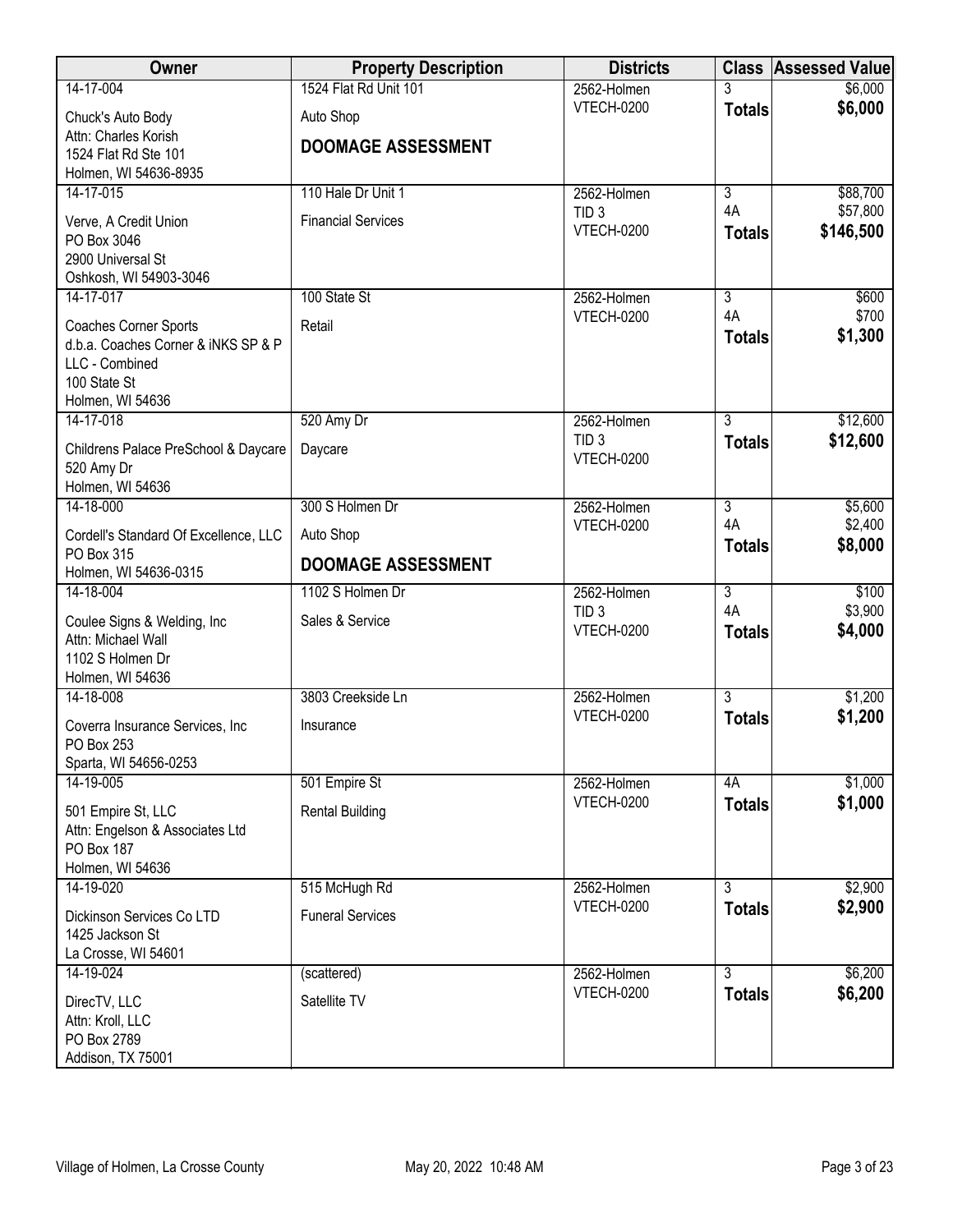| Owner                                                 | <b>Property Description</b> | <b>Districts</b>                 |                | <b>Class Assessed Value</b> |
|-------------------------------------------------------|-----------------------------|----------------------------------|----------------|-----------------------------|
| 14-19-031                                             | (scattered)                 | 2562-Holmen                      | 4A             | \$4,800                     |
| <b>DISH Network, LLC</b><br>PO Box 6623               | Satellite TV                | <b>VTECH-0200</b>                | <b>Totals</b>  | \$4,800                     |
| Englewood, CO 80155                                   |                             |                                  |                |                             |
| 14-19-090                                             | 106 S Holmen Dr Unit 1      | 2562-Holmen                      | $\overline{3}$ | \$5,000                     |
|                                                       |                             | TID <sub>3</sub>                 | 4A             | \$2,900                     |
| Edward D Jones & Co., LP<br>d.b.a. Branch Tax # 52794 | Stockbroker/Dealer          | <b>VTECH-0200</b>                | <b>Totals</b>  | \$7,900                     |
| PO Box 66528                                          |                             |                                  |                |                             |
| St. Louis, MO 63166-6528                              |                             |                                  |                |                             |
| 14-2015-03                                            | 2200 Staphorst Ln Unit 104  | 2562-Holmen                      | $\overline{3}$ | \$3,500                     |
| Jason Lassen, Inc                                     | Insurance                   | TID <sub>2</sub>                 | <b>Totals</b>  | \$3,500                     |
| d.b.a. American Family Insurance                      |                             | <b>VTECH-0200</b>                |                |                             |
| 2200 Staphorst Ln #104                                |                             |                                  |                |                             |
| Holmen, WI 54636                                      |                             |                                  |                |                             |
| 14-2015-06                                            | 500 N Holmen Dr Unit 515    | 2562-Holmen                      | 3              | \$3,900                     |
| GEE PAPA Enterprises, Inc                             | Retail                      | TID <sub>3</sub>                 | <b>Totals</b>  | \$3,900                     |
| 2220 6th Ave N                                        |                             | <b>VTECH-0200</b>                |                |                             |
| Escanaba, MI 49829                                    |                             |                                  |                |                             |
| 14-2015-09                                            | 205 S Holmen Dr Unit 104    | 2562-Holmen                      | $\overline{3}$ | \$11,900                    |
| APH Stores, Inc.                                      | <b>Wholesale Auto Parts</b> | TID <sub>3</sub>                 | <b>Totals</b>  | \$11,900                    |
| PO Box 1338                                           |                             | <b>VTECH-0200</b>                |                |                             |
| St Cloud, MN 56302                                    |                             |                                  |                |                             |
| 14-2015-12                                            | 405 S Main St Unit 103      | 2562-Holmen                      | $\overline{3}$ | \$4,600                     |
| Bryan Helgeson Insurance Agency, Inc                  | Insurance                   | <b>VTECH-0200</b>                | <b>Totals</b>  | \$4,600                     |
| 405 S Main St Ste 103                                 |                             |                                  |                |                             |
| Holmen, WI 54636                                      |                             |                                  |                |                             |
| 14-2015-16                                            | 605 N Holmen Dr             | 2562-Holmen                      | $\overline{3}$ | \$100                       |
| Don-Rick Insurance                                    | Insurance                   | TID <sub>3</sub>                 | 4A             | \$100                       |
| Attn: Erin Hale                                       |                             | <b>VTECH-0200</b>                | <b>Totals</b>  | \$200                       |
| 605 N Holmen Dr                                       |                             |                                  |                |                             |
| Holmen, WI 54636                                      |                             |                                  |                |                             |
| 14-2015-39                                            | (scattered)                 | 2562-Holmen                      | $\overline{3}$ | \$300                       |
| Farmer Bros Co                                        | Wholesale                   | VTECH-0200                       | <b>Totals</b>  | \$300                       |
| Attn: Tax Dept                                        |                             |                                  |                |                             |
| 1912 Farmer Borther Dr                                |                             |                                  |                |                             |
| Northlake, TX 76262                                   |                             |                                  |                |                             |
| 14-2015-41                                            | 405 S Main St Unit 103      | 2562-Holmen<br><b>VTECH-0200</b> | $\overline{3}$ | \$600                       |
| State Farm Mutual Auto Insurance Com                  | Corporate Insurance         |                                  | <b>Totals</b>  | \$600                       |
| Attn: Tax & Compliance - Property Tax                 |                             |                                  |                |                             |
| PO Box 2155                                           |                             |                                  |                |                             |
| Bloomington, IL 61702<br>14-2016-01                   | 424 S Main St Unit 103      | 2562-Holmen                      | 3              | \$5,200                     |
|                                                       |                             | <b>VTECH-0200</b>                | 4A             | \$4,200                     |
| <b>Black Widow Tattoo Company LLC</b>                 | Tattoo studio               |                                  | <b>Totals</b>  | \$9,400                     |
| 424 S Main St Ste 103<br>Holmen, WI 54636-8823        |                             |                                  |                |                             |
|                                                       |                             |                                  |                |                             |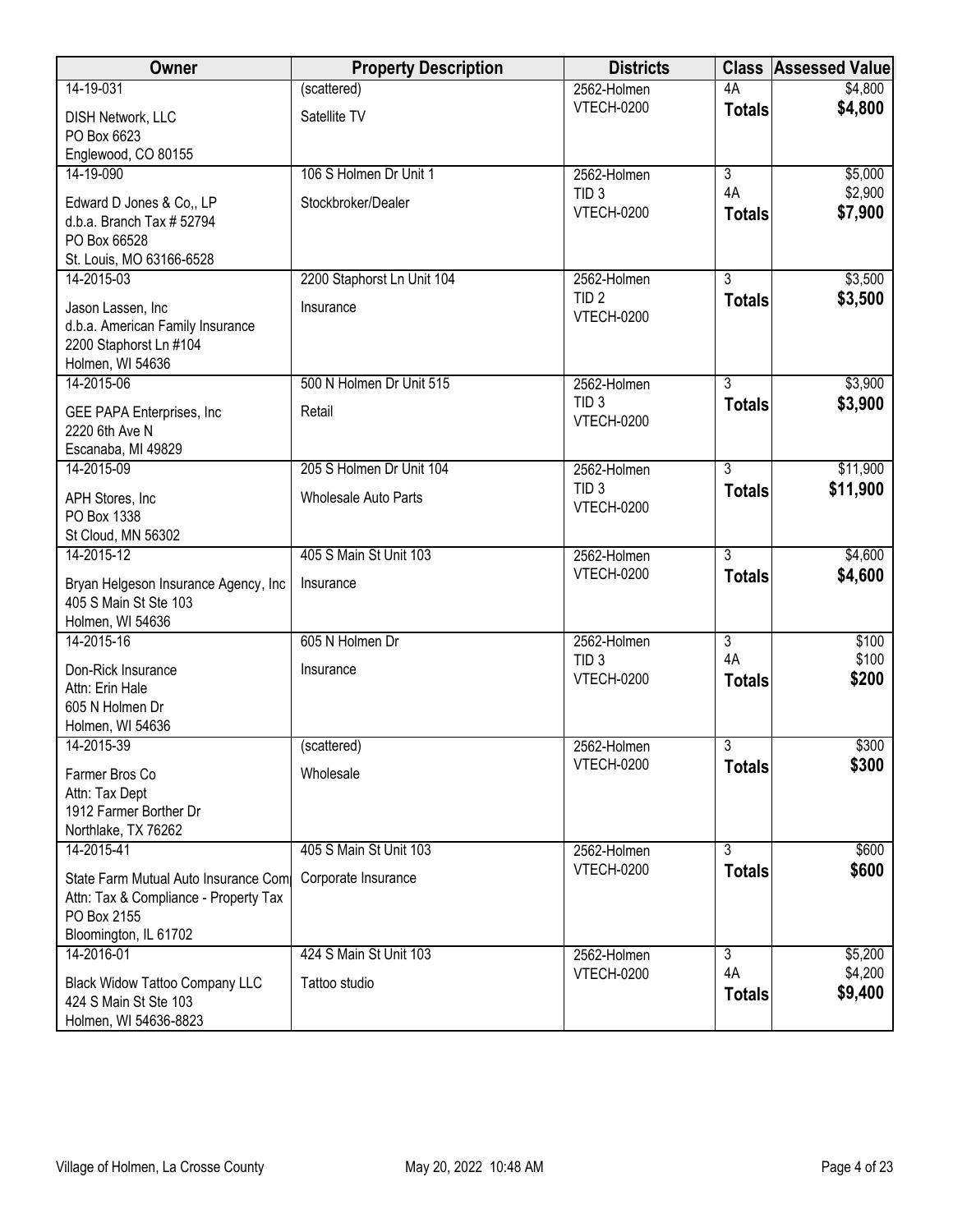| Owner                                                                                                         | <b>Property Description</b> | <b>Districts</b>                      |                      | <b>Class Assessed Value</b> |
|---------------------------------------------------------------------------------------------------------------|-----------------------------|---------------------------------------|----------------------|-----------------------------|
| 14-2016-02                                                                                                    | 1110 Linden Dr              | 2562-Holmen                           | 3                    | \$16,300                    |
| O'Reilly Automotive Stores, Inc.<br>d.b.a. O'Reilly Auto Parts Store #5012<br>Attn: Ryan LLC<br>PO Box 9167   | Sales & Service             | TID <sub>3</sub><br><b>VTECH-0200</b> | 4A<br><b>Totals</b>  | \$200<br>\$16,500           |
| Springfield, MO 65801-9167                                                                                    |                             |                                       |                      |                             |
| 14-2016-04                                                                                                    | 500 N Holmen Dr Unit 522    | 2562-Holmen                           | $\overline{3}$       | \$25,500                    |
| <b>Dollar Tree Stores</b><br>Attn: Ryan Tax Compliance Svc, LLC<br>PO Box 460389-dept120<br>Houston, TX 77056 | Retail                      | TID <sub>3</sub><br><b>VTECH-0200</b> | 4A<br><b>Totals</b>  | \$400<br>\$25,900           |
| 14-2016-05                                                                                                    | 120 Hale Dr                 | 2562-Holmen                           | $\overline{3}$<br>4A | \$33,100                    |
| Vang, Ka<br>d.b.a. Hmong Grocery Store<br>120 Hale Dr<br>Holmen, WI 54636                                     | <b>Grocery Store</b>        | TID <sub>3</sub><br><b>VTECH-0200</b> | <b>Totals</b>        | \$400<br>\$33,500           |
| 14-2016-07                                                                                                    | 1513 S Holmen Dr            | 2562-Holmen                           | $\overline{3}$       | \$2,200                     |
| Clear Choice Energy & Home Solutions,<br><b>LLC</b>                                                           | Contractor                  | TID <sub>3</sub><br><b>VTECH-0200</b> | <b>Totals</b>        | \$2,200                     |
| 1513 S Holmen Dr<br>Holmen, WI 54636-9373                                                                     | <b>DOOMAGE ASSESSMENT</b>   |                                       |                      |                             |
| 14-2016-10                                                                                                    | 1805 Granary St Unit 10     | 2562-Holmen                           | $\overline{3}$       | \$2,400                     |
| Doggie Zen & Den<br>1805 Granary St Unit 10<br>Holmen, WI 54636-1000                                          | Pet Groomer                 | TID <sub>2</sub><br><b>VTECH-0200</b> | 4A<br><b>Totals</b>  | \$100<br>\$2,500            |
| 14-2016-19                                                                                                    | 319 North Star Rd           | 2562-Holmen                           | $\overline{3}$       | \$700                       |
| Doggie Business, LLC<br>319 North Star Rd<br>Holmen, WI 54636                                                 | <b>Canine Services</b>      | <b>VTECH-0200</b>                     | <b>Totals</b>        | \$700                       |
| 14-2017-01                                                                                                    | 809 Granum St               | 2562-Holmen                           | $\overline{3}$       | \$1,800                     |
| Keely Chrest<br>d.b.a. Peace Oven Cakes<br>809 Granum St<br>Holmen, WI 54636                                  | Baking                      | <b>VTECH-0200</b>                     | <b>Totals</b>        | \$1,800                     |
| 14-2017-02                                                                                                    | 1101 Linden Dr              | 2562-Holmen                           | $\overline{3}$       | \$500                       |
| Bella + Blush, LLC<br>Attn: Elizabeth Hilton<br>1101 Linden Dr Ste 7<br>Holmen, WI 54636                      | Photographer                | TID <sub>3</sub><br><b>VTECH-0200</b> | <b>Totals</b>        | \$500                       |
| 14-2017-03                                                                                                    | 515 Amy Dr Unit 2           | 2562-Holmen                           | $\overline{3}$       | \$17,600                    |
| Papa Murphy's of Minnesota, LLC<br>1940 Central Ave<br>McKinleyville, CA 95519                                | Restaurant                  | TID <sub>3</sub><br><b>VTECH-0200</b> | 4A<br><b>Totals</b>  | \$44,900<br>\$62,500        |
| 14-2017-08                                                                                                    | 742 Amy Dr                  | 2562-Holmen                           | $\overline{3}$       | \$100                       |
| Eupraxia Fitness and Nutrition Holmen<br>N910 Lauterbach Rd<br>La Crosse, WI 54601                            | Fitness                     | <b>VTECH-0200</b>                     | 4A<br><b>Totals</b>  | \$1,800<br>\$1,900          |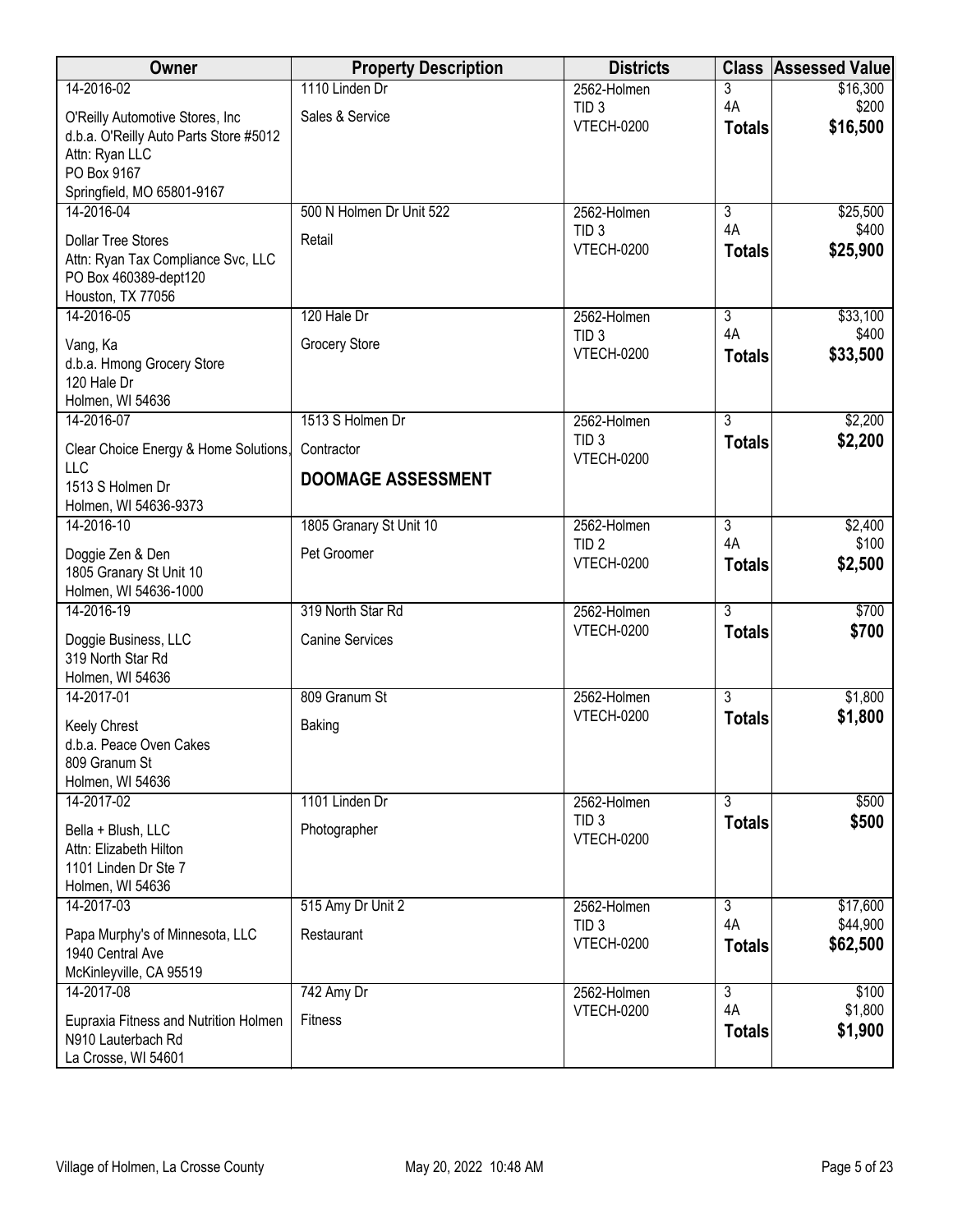| Owner                                        | <b>Property Description</b>  | <b>Districts</b>                      | <b>Class</b>              | <b>Assessed Value</b> |
|----------------------------------------------|------------------------------|---------------------------------------|---------------------------|-----------------------|
| 14-2017-10                                   | 500 N Holmen Dr Unit 526     | 2562-Holmen                           | 3                         | \$800                 |
| <b>REM Wisconsin</b>                         | Services                     | TID <sub>3</sub><br><b>VTECH-0200</b> | 4A                        | \$1,700<br>\$2,500    |
| 500 N Holmen Dr Unit 526<br>Holmen, WI 54636 | <b>DOOMAGE ASSESSMENT</b>    |                                       | <b>Totals</b>             |                       |
| 14-2017-17                                   | 634 Amy Dr                   | 2562-Holmen                           | 4A                        | \$7,000               |
| Class A Trades                               | Construction                 | <b>VTECH-0200</b>                     | <b>Totals</b>             | \$7,000               |
| N7133 Elizabeth Dr                           |                              |                                       |                           |                       |
| Holmen, WI 54636                             | <b>DOOMAGE ASSESSMENT</b>    |                                       |                           |                       |
| 14-2017-21                                   | 425 North Star Rd            | 2562-Holmen                           | $\overline{3}$            | \$8,500               |
| <b>Financial Pacific Leasing</b>             | Leasing                      | TID <sub>3</sub>                      | <b>Totals</b>             | \$8,500               |
| 3455 S 344th Way Ste 300                     |                              | <b>VTECH-0200</b>                     |                           |                       |
| Federal Way, WA 98001                        |                              |                                       |                           |                       |
| 14-2017-23                                   | 814 S Main St Unit B         | 2562-Holmen<br>TID <sub>3</sub>       | $\overline{3}$<br>4A      | \$5,300<br>\$1,100    |
| Jones Family Chiropractic, LLC               | <b>Chiropractor Services</b> | <b>VTECH-0200</b>                     | <b>Totals</b>             | \$6,400               |
| Attn: Dr Andrew Jones<br>N3075 US Hwy 16     |                              |                                       |                           |                       |
| La Crosse, WI 54601                          |                              |                                       |                           |                       |
| 14-2017-24                                   | 301 Ryan St                  | 2562-Holmen                           | $\overline{3}$            | \$16,900              |
| Ironworks Training Center, LLC               | <b>Fitness</b>               | <b>VTECH-0200</b>                     | 4A                        | \$100                 |
| Attn: Erci Anderson                          |                              |                                       | <b>Totals</b>             | \$17,000              |
| 301 Ryan St                                  |                              |                                       |                           |                       |
| Holmen, WI 54636<br>14-2017-29               | 3917 Circle Dr               | 2562-Holmen                           | $\overline{3}$            | \$5,600               |
|                                              |                              | VTECH-0200                            | 4A                        | \$6,000               |
| Keenan's Cherryland<br>3917 Circle Dr        | Sales & Service              |                                       | <b>Totals</b>             | \$11,600              |
| Holmen, WI 54636                             |                              |                                       |                           |                       |
| 14-2018-01                                   | 500 N Holmen Dr              | 2562-Holmen                           | $\overline{\overline{3}}$ | \$58,300              |
| Gundersen Clinic, LTD                        | Clinic                       | TID <sub>3</sub>                      | 4A                        | \$783,800             |
| 1836 South Ave                               |                              | <b>VTECH-0200</b>                     | <b>Totals</b>             | \$842,100             |
| La Crosse, WI 54601                          |                              |                                       |                           |                       |
| 14-2018-02                                   | 525 McHugh Rd                | 2562-Holmen                           | 3                         | \$21,000              |
| Leading Edge Chiropractic                    | <b>Chiropractor Services</b> | <b>VTECH-0200</b>                     | <b>Totals</b>             | \$21,000              |
| 525 McHugh Rd<br>Holmen, WI 54636            | <b>DOOMAGE ASSESSMENT</b>    |                                       |                           |                       |
| 14-2018-03                                   | 525 McHugh Rd                | 2562-Holmen                           | 3                         | \$1,200               |
| Humpal Financial                             | <b>Financial Advisor</b>     | <b>VTECH-0200</b>                     | 4A                        | \$200                 |
| PO Box 607                                   |                              |                                       | <b>Totals</b>             | \$1,400               |
| 525 McHugh Rd                                |                              |                                       |                           |                       |
| Holmen, WI 54636<br>14-2018-04               | 723 Commerce St              | 2562-Holmen                           | $\overline{3}$            | \$500                 |
|                                              |                              | <b>VTECH-0200</b>                     | 4A                        | \$400                 |
| Repairable Plus Auto, LLC<br>723 Commerce St | Auto Dealer                  |                                       | <b>Totals</b>             | \$900                 |
| Holmen, WI 54636                             |                              |                                       |                           |                       |
| 14-2018-06                                   | 115 Hale Dr                  | 2562-Holmen                           | $\overline{3}$            | \$156,400             |
| Kwik Trip, Inc                               | Convenience/Gas Station      | TID <sub>3</sub>                      | 4A                        | \$100                 |
| d.b.a. Kwik Trip #568                        |                              | <b>VTECH-0200</b>                     | <b>Totals</b>             | \$156,500             |
| 1626 Oak St                                  |                              |                                       |                           |                       |
| La Crosse, WI 54603                          |                              |                                       |                           |                       |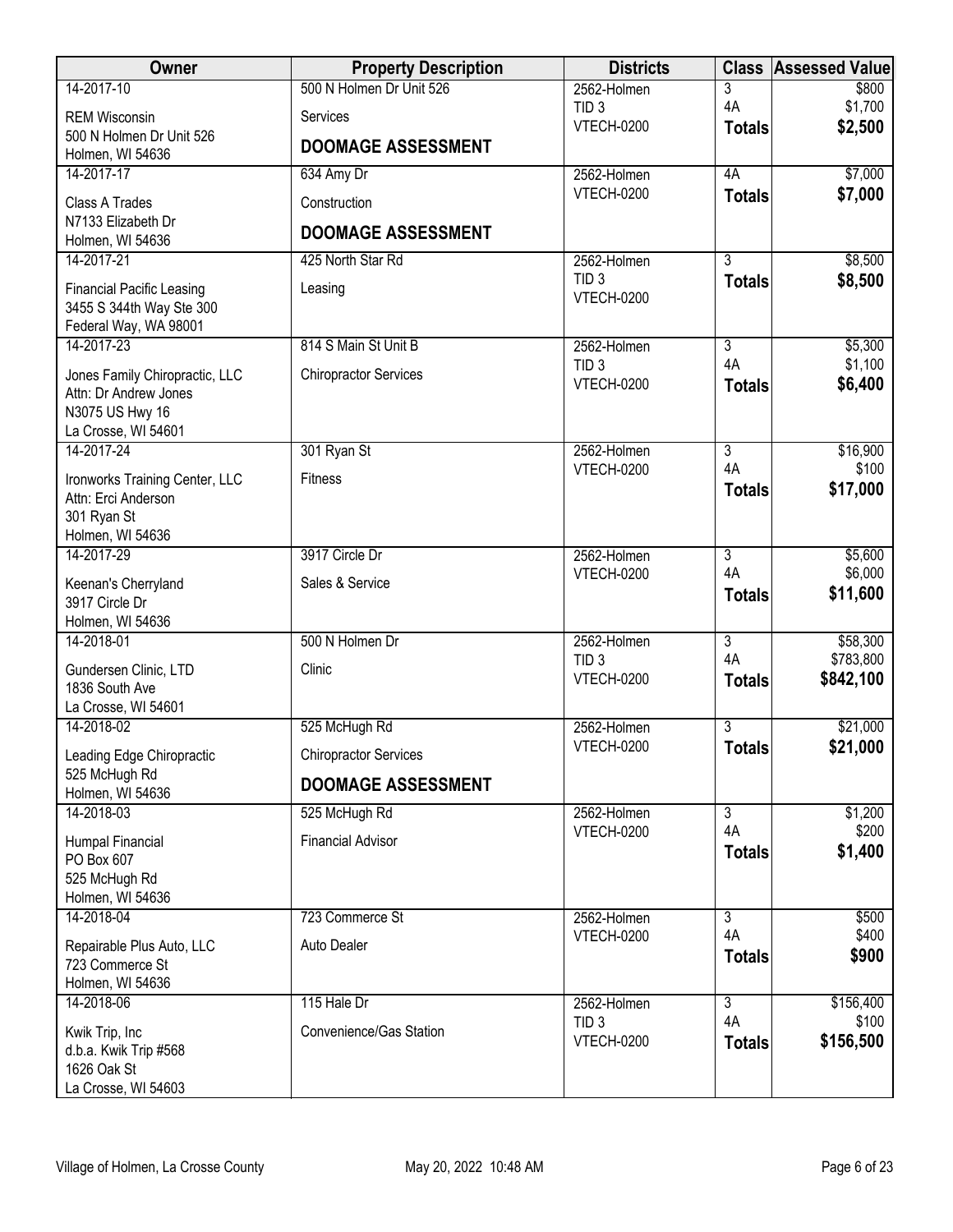| Owner                                                       | <b>Property Description</b>  | <b>Districts</b>                      |                      | <b>Class Assessed Value</b> |
|-------------------------------------------------------------|------------------------------|---------------------------------------|----------------------|-----------------------------|
| 14-2018-07                                                  | 205 S Holmen Dr Unit 106     | 2562-Holmen                           | 4A                   | \$13,200                    |
| Thao & Vang, LLC                                            | Restaurant                   | TID <sub>3</sub><br><b>VTECH-0200</b> | <b>Totals</b>        | \$13,200                    |
| d.b.a. Taste of Thai                                        | <b>DOOMAGE ASSESSMENT</b>    |                                       |                      |                             |
| W7826 Country Ave<br>Holmen, WI 54636-9437                  |                              |                                       |                      |                             |
| 14-2018-09                                                  | 3905 Circle Dr               | 2562-Holmen                           | $\overline{3}$       | \$3,700                     |
| MobilEssentials, LLC                                        | Distribution                 | <b>VTECH-0200</b>                     | 4A                   | \$3,700                     |
| 3905 Circle Dr                                              |                              |                                       | <b>Totals</b>        | \$7,400                     |
| Holmen, WI 54636                                            | <b>DOOMAGE ASSESSMENT</b>    |                                       |                      |                             |
| 14-2018-10                                                  | 129 Hale Dr Unit 105         | 2562-Holmen                           | $\overline{3}$<br>4A | \$16,900                    |
| <b>Great Clips</b>                                          | Salon                        | TID <sub>3</sub><br><b>VTECH-0200</b> | <b>Totals</b>        | \$48,700<br>\$65,600        |
| 129 Hale Dr Unit 105                                        |                              |                                       |                      |                             |
| Holmen, WI 54636<br>14-2018-12                              | 129 Hale Dr Unit 102         | 2562-Holmen                           | $\overline{3}$       | \$1,000                     |
|                                                             | Sales & Service              | TID <sub>3</sub>                      | 4A                   | \$100                       |
| Cell Plus II, Inc<br>502 Berkley Blvd                       |                              | <b>VTECH-0200</b>                     | <b>Totals</b>        | \$1,100                     |
| Baraboo, WI 53913                                           |                              |                                       |                      |                             |
| 14-2018-13                                                  | 129 Hale Dr Unit 101         | 2562-Holmen                           | $\overline{3}$       | \$104,900                   |
| Haz Bell of Nebraska, LLC                                   | Restaurant                   | TID <sub>3</sub><br><b>VTECH-0200</b> | 4A                   | \$30,100                    |
| d.b.a. Taco Bell #37482                                     | <b>DOOMAGE ASSESSMENT</b>    |                                       | <b>Totals</b>        | \$135,000                   |
| 4415 Highway 6<br>Sugar Land, TX 77478-4476                 |                              |                                       |                      |                             |
| 14-2018-15                                                  | 814 S Main St Unit B         | 2562-Holmen                           | $\overline{3}$       | \$5,300                     |
| Premier Spine Health & Injury                               | <b>Chiropractor Services</b> | TID <sub>3</sub>                      | 4A                   | \$6,700                     |
| 814 S Main St Unit B                                        |                              | <b>VTECH-0200</b>                     | <b>Totals</b>        | \$12,000                    |
| Holmen, WI 54636                                            | <b>DOOMAGE ASSESSMENT</b>    |                                       |                      |                             |
| 14-2018-16                                                  | (scattered)                  | 2562-Holmen                           | $\overline{3}$<br>4A | \$37,900                    |
| Little Feet & Helpful Hands Childcare an                    | Daycare                      | <b>VTECH-0200</b>                     | <b>Totals</b>        | \$200<br>\$38,100           |
| Preschool<br>Attn: Sheri Betz                               |                              |                                       |                      |                             |
| 3900 Circle Dr                                              |                              |                                       |                      |                             |
| Holmen, WI 54636                                            |                              |                                       |                      |                             |
| 14-2018-17                                                  | 814 S Main St Unit A         | 2562-Holmen                           | $\overline{3}$       | \$10,800                    |
| Optical Fashions, LTD                                       | Optical                      | TID <sub>3</sub><br>VTECH-0200        | 4A                   | \$14,000<br>\$24,800        |
| 2104 State Rd 16                                            | <b>DOOMAGE ASSESSMENT</b>    |                                       | <b>Totals</b>        |                             |
| La Crosse, WI 54601<br>14-2018-22                           | 500 N Holmen Dr              | 2562-Holmen                           | $\overline{3}$       | \$400                       |
|                                                             |                              | TID <sub>3</sub>                      | <b>Totals</b>        | \$400                       |
| National Enterainment Network, LLC<br>246 S Taylor Ave #200 | Amusement/Vending            | <b>VTECH-0200</b>                     |                      |                             |
| Louisville, CO 80027                                        |                              |                                       |                      |                             |
| 14-2018-23                                                  | 3824 Creekside Ln Unit 3     | 2562-Holmen                           | $\overline{3}$       | \$8,800                     |
| Three Rivers Technologies, Inc.                             | Software Programming         | <b>VTECH-0200</b>                     | 4A                   | \$101,500                   |
| 3824 Creekside Ln Unit 3                                    |                              |                                       | <b>Totals</b>        | \$110,300                   |
| Holmen, WI 54636<br>14-2018-24                              | 123 Hale Dr                  |                                       | 4A                   |                             |
|                                                             |                              | 2562-Holmen<br>TID <sub>3</sub>       | <b>Totals</b>        | \$400<br>\$400              |
| Redbox Automated Retail, LLC<br>PO Box 72210                | <b>DVD Rental Kiosk</b>      | <b>VTECH-0200</b>                     |                      |                             |
| Phoenix, AZ 85050                                           |                              |                                       |                      |                             |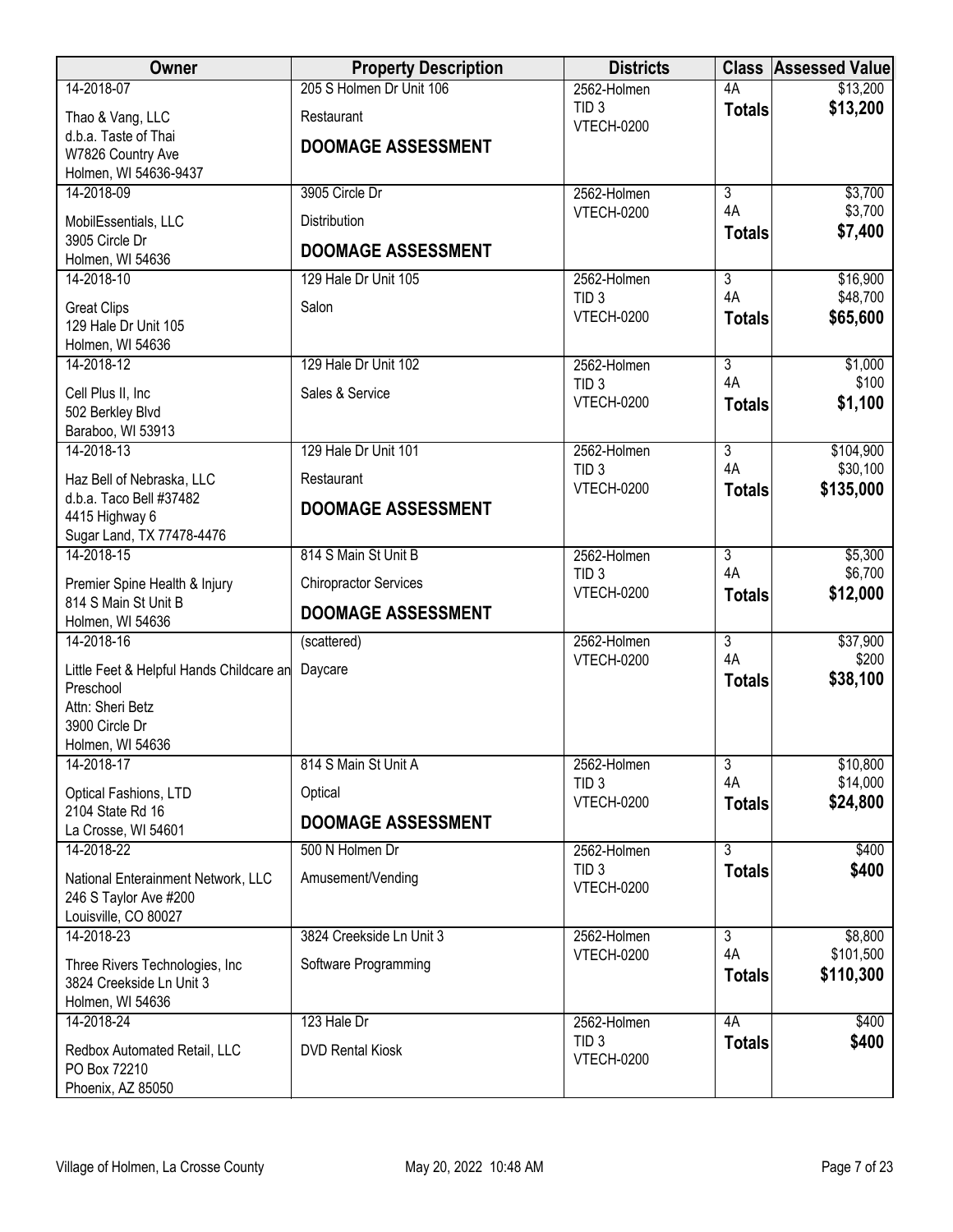| <b>Owner</b>                                | <b>Property Description</b>  | <b>Districts</b>                      |                      | <b>Class Assessed Value</b> |
|---------------------------------------------|------------------------------|---------------------------------------|----------------------|-----------------------------|
| 14-2018-25                                  | 3007 North Ct Unit 306       | 2562-Holmen                           | 3                    | \$3,300                     |
| <b>Whitney Wiatt</b>                        | Photographer                 | <b>VTECH-0200</b>                     | 4A                   | \$100                       |
| 3007 North Ct Unit 306                      |                              |                                       | <b>Totals</b>        | \$3,400                     |
| Onalaska, WI 54650                          |                              |                                       |                      |                             |
| 14-2018-26                                  | 123 Hale Dr                  | 2562-Holmen                           | $\overline{3}$       | \$1,000                     |
| GreatAmerica Financial Services Corp        | Leasing                      | TID <sub>3</sub>                      | <b>Totals</b>        | \$1,000                     |
| 625 First St SE                             |                              | VTECH-0200                            |                      |                             |
| Cedar Rapids, IA 52401                      |                              |                                       |                      |                             |
| 14-2019-01                                  | 129 Hale Dr Unit 106         | 2562-Holmen                           | $\overline{3}$       | \$45,500                    |
| Coulee Bank                                 | <b>Financial Services</b>    | TID <sub>3</sub>                      | 4A                   | \$179,100                   |
| 129 Hale Dr Ste 106                         |                              | <b>VTECH-0200</b>                     | <b>Totals</b>        | \$224,600                   |
| Holmen, WI 54636                            | <b>DOOMAGE ASSESSMENT</b>    |                                       |                      |                             |
| 14-2019-02                                  | 129 Hale Dr Unit 104         | 2562-Holmen                           | $\overline{3}$       | \$23,400                    |
| Coney Island, Inc                           | Restaurant                   | TID <sub>3</sub>                      | 4A                   | \$10,200                    |
| d.b.a. Holmen                               |                              | VTECH-0200                            | <b>Totals</b>        | \$33,600                    |
| 114 S Fourth St                             |                              |                                       |                      |                             |
| La Crosse, WI 54601                         |                              |                                       |                      |                             |
| 14-2019-03                                  | 129 Hale Dr Unit 103         | 2562-Holmen                           | $\overline{3}$       | \$15,200                    |
| Pizza Hut                                   | Restaurant                   | TID <sub>3</sub><br><b>VTECH-0200</b> | 4A                   | \$97,900                    |
| 2785 Virginia Pkwy                          |                              |                                       | <b>Totals</b>        | \$113,100                   |
| McKinney, TX 75071                          |                              |                                       |                      |                             |
| 14-2019-06                                  | 609 N Holmen Dr              | 2562-Holmen                           | $\overline{3}$       | \$26,000                    |
| <b>HD Tavern</b>                            | Bar                          | TID <sub>3</sub>                      | <b>Totals</b>        | \$26,000                    |
| Attn: Daryl Holley                          | <b>DOOMAGE ASSESSMENT</b>    | <b>VTECH-0200</b>                     |                      |                             |
| PO Box 383                                  |                              |                                       |                      |                             |
| Holmen, WI 54636                            |                              |                                       |                      |                             |
| 14-2019-08                                  | 315 Ryan St                  | 2562-Holmen                           | $\overline{3}$<br>4A | \$3,500                     |
| Get Fit Studio Fitness & Massage            | Fitness & Massage            | <b>VTECH-0200</b>                     | <b>Totals</b>        | \$1,500<br>\$5,000          |
| Attn: Sarah Lau-Melby                       | <b>DOOMAGE ASSESSMENT</b>    |                                       |                      |                             |
| W7694 McHugh Ct                             |                              |                                       |                      |                             |
| Holmen, WI 54636-9278<br>14-2019-09         |                              | 2562-Holmen                           | 4A                   | \$1,900                     |
|                                             | 3210 State Highway 35        | <b>VTECH-0200</b>                     | <b>Totals</b>        | \$1,900                     |
| North Central Paving                        | Contractor                   |                                       |                      |                             |
| Nio46 County Road HH                        | <b>DOOMAGE ASSESSMENT</b>    |                                       |                      |                             |
| Linden Station, WI 53944-9365<br>14-2019-10 | 208 S Holmen Dr Unit 102     |                                       | $\overline{3}$       | \$8,900                     |
|                                             |                              | 2562-Holmen<br>TID <sub>3</sub>       | 4A                   | \$200                       |
| Heavenly Crossroads Salon & Spa             | Salon & Day Spa              | <b>VTECH-0200</b>                     | <b>Totals</b>        | \$9,100                     |
| 208 S Holmen Dr Unit 102                    |                              |                                       |                      |                             |
| Holmen, WI 54636<br>14-2019-11              | 424 S Main St Unit 102       | 2562-Holmen                           | 3                    | \$700                       |
|                                             |                              | <b>VTECH-0200</b>                     | <b>Totals</b>        | \$700                       |
| <b>Great Rivers Cigars</b>                  | Retail                       |                                       |                      |                             |
| Attn: Paul Voigt                            | <b>DOOMAGE ASSESSMENT</b>    |                                       |                      |                             |
| 424 S Main St Ste 102<br>Holmen, WI 54636   |                              |                                       |                      |                             |
| 14-2019-12                                  | 3013 North Ct                | 2562-Holmen                           | $\overline{3}$       | \$43,000                    |
|                                             |                              | <b>VTECH-0200</b>                     | <b>Totals</b>        | \$43,000                    |
| Premier Holmen II, LLC                      | Apt Bldg & Exercise Facility |                                       |                      |                             |
| d.b.a. Exercise Facility<br>3120 Gateway Rd |                              |                                       |                      |                             |
| Brookfield, WI 53045                        |                              |                                       |                      |                             |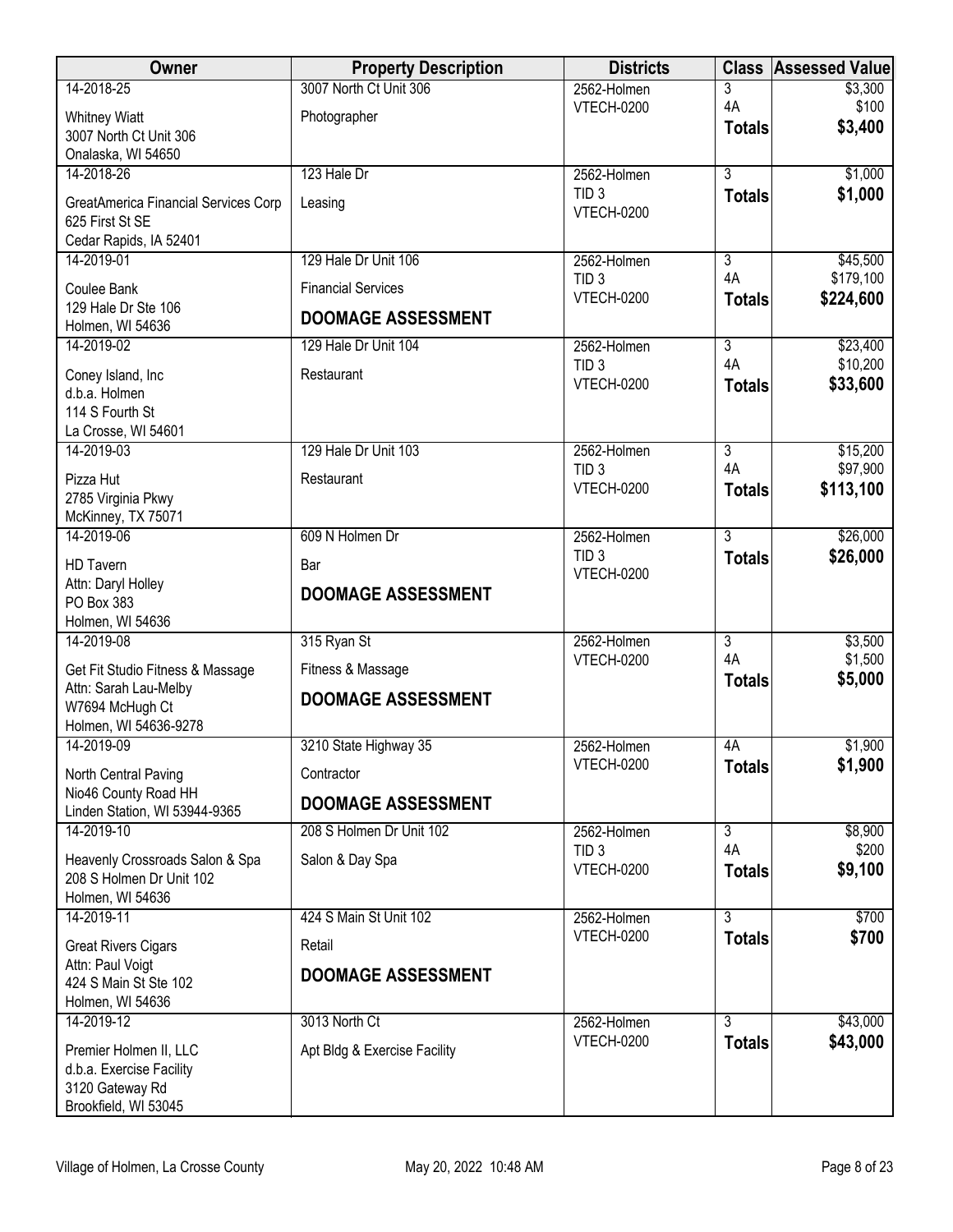| Owner                                                                                            | <b>Property Description</b>  | <b>Districts</b>                      |                     | <b>Class Assessed Value</b> |
|--------------------------------------------------------------------------------------------------|------------------------------|---------------------------------------|---------------------|-----------------------------|
| 14-2019-13                                                                                       | 515 Amy Dr Unit 1            | 2562-Holmen                           | 3                   | \$11,000                    |
| MT Cozy Coffee<br>Attn: Melodie Sciborski<br>515 Amy Dr Ste 1<br>Holmen, WI 54636                | Restaurant                   | TID <sub>3</sub><br><b>VTECH-0200</b> | 4A<br><b>Totals</b> | \$100<br>\$11,100           |
| 14-2019-15                                                                                       | 501 Empire St Unit 104       | 2562-Holmen                           | $\overline{3}$      | \$24,600                    |
| <b>WNB Financial</b><br>501 Empire St Ste 104<br>Holmen, WI 54636                                | <b>Financial Services</b>    | <b>VTECH-0200</b>                     | <b>Totals</b>       | \$24,600                    |
| 14-2019-16                                                                                       | 500 N Holmen Dr Unit 506     | 2562-Holmen                           | 4A                  | \$2,700                     |
| Happy Nails & Spa<br>1220 Crossing Meadows Dr<br>Ste 100<br>Onalaska, WI 54650-8585              | Salon                        | TID <sub>3</sub><br><b>VTECH-0200</b> | <b>Totals</b>       | \$2,700                     |
| 14-2019-19                                                                                       | 120 Hale Dr Unit 1           | 2562-Holmen                           | $\overline{3}$      | \$2,700                     |
| The Hive Chiropractic Center, LLC                                                                | <b>Chiropractor Services</b> | TID <sub>3</sub><br><b>VTECH-0200</b> | 4A<br><b>Totals</b> | \$5,300<br>\$8,000          |
| 120 Hale Dr Ste 1<br>Holmen, WI 54636                                                            | <b>DOOMAGE ASSESSMENT</b>    |                                       |                     |                             |
| 14-2019-20                                                                                       | 211 Ryan St                  | 2562-Holmen                           | $\overline{3}$      | \$200                       |
| Seth's Auto Repair                                                                               | Auto Shop                    | <b>VTECH-0200</b>                     | <b>Totals</b>       | \$200                       |
| 211 Ryan St<br>Holmen, WI 54636                                                                  | <b>DOOMAGE ASSESSMENT</b>    |                                       |                     |                             |
| 14-2019-21                                                                                       | 300 State St                 | 2562-Holmen                           | $\overline{3}$      | \$1,900                     |
| <b>Berg Enterprises</b>                                                                          | Civil Engineering            | <b>VTECH-0200</b>                     | <b>Totals</b>       | \$1,900                     |
| Attn: Richard & Judy Berg<br>W7463 Sylvester Rd<br>Holmen, WI 54636                              | <b>DOOMAGE ASSESSMENT</b>    |                                       |                     |                             |
| 14-2019-22                                                                                       | 3904 Circle Dr               | 2562-Holmen                           | $\overline{3}$      | \$400                       |
| Speedee Delivery Service, Inc<br>PO Box 1417                                                     | Route Delivery Service       | <b>VTECH-0200</b>                     | 4A<br><b>Totals</b> | \$900<br>\$1,300            |
| St Cloud, MN 56302<br>14-2019-23                                                                 | 328 North Star Rd Unit 205   | 2562-Holmen                           | 4A                  | \$900                       |
| Shawley's Custom Detailing                                                                       | <b>Auto Detailing</b>        | TID <sub>3</sub>                      | <b>Totals</b>       | \$900                       |
| 328 NorthStar Rd Ste 205                                                                         | <b>DOOMAGE ASSESSMENT</b>    | <b>VTECH-0200</b>                     |                     |                             |
| Holmen, WI 54636-7921<br>14-2019-26                                                              |                              |                                       | $\overline{3}$      |                             |
|                                                                                                  | (scattered)                  | 2562-Holmen<br><b>VTECH-0200</b>      | <b>Totals</b>       | \$1,400<br>\$1,400          |
| Data Sales Co, Inc<br>3450 W Burnsville Pkey                                                     | Leasing                      |                                       |                     |                             |
| Burnsville, MN 55337                                                                             |                              |                                       |                     |                             |
| 14-2019-27                                                                                       | 510 Amy Dr                   | 2562-Holmen                           | $\overline{3}$      | \$2,700                     |
| Gillespie and Associates<br>500 S Second St Ste 101                                              | <b>Financial Advisor</b>     | TID <sub>3</sub><br><b>VTECH-0200</b> | 4A<br><b>Totals</b> | \$3,900<br>\$6,600          |
| La Crosse, WI 54601-4028<br>14-2019-28                                                           | 3812 Creekside Ln            | 2562-Holmen                           | $\overline{3}$      | \$3,100                     |
| Edward D Jones & Co., LP<br>d.b.a. Branch Tax #51500<br>PO Box 66528<br>St. Louis, MO 63166-6528 | Stockbroker/Dealer           | <b>VTECH-0200</b>                     | 4A<br><b>Totals</b> | \$9,400<br>\$12,500         |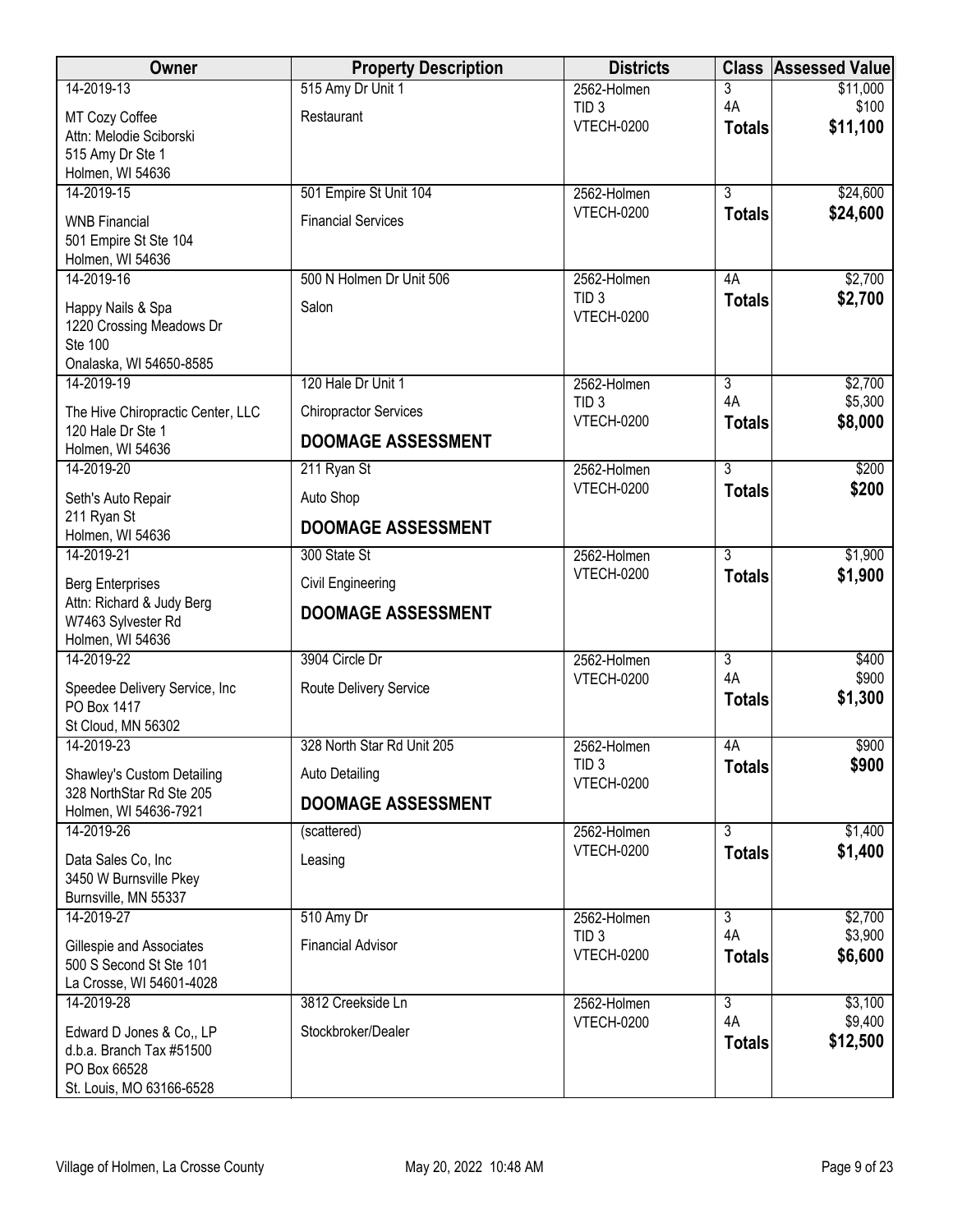| Owner                                            | <b>Property Description</b>    | <b>Districts</b>                      |                | <b>Class Assessed Value</b> |
|--------------------------------------------------|--------------------------------|---------------------------------------|----------------|-----------------------------|
| 14-2019-29                                       | 1623 Crow St                   | 2562-Holmen                           | 3              | \$70,200                    |
| WI Development                                   | <b>Residential Rental</b>      | TID <sub>3</sub><br><b>VTECH-0200</b> | <b>Totals</b>  | \$70,200                    |
| 200 Twilite St                                   |                                |                                       |                |                             |
| La Crescent, MN 54636<br>14-2019-30              | 1563 S Holmen Dr               | 2562-Holmen                           | 4A             | \$1,000                     |
|                                                  |                                | TID <sub>3</sub>                      | <b>Totals</b>  | \$1,000                     |
| <b>ELH Trust</b><br>d.b.a. J's Auto Sales        | Auto Shop                      | <b>VTECH-0200</b>                     |                |                             |
| 57 Janet Ln                                      | <b>DOOMAGE ASSESSMENT</b>      |                                       |                |                             |
| Holmen, WI 54636-9692                            |                                |                                       |                |                             |
| 14-2019-31                                       | 129 Hale Dr                    | 2562-Holmen                           | $\overline{3}$ | \$13,700                    |
| Grayhawk Leasing                                 | <b>Fountain Drink Machines</b> | TID <sub>3</sub><br><b>VTECH-0200</b> | <b>Totals</b>  | \$13,700                    |
| Attn: George McElroy & Assoc                     |                                |                                       |                |                             |
| 1412 Main St #1500<br>Dallas, TX 75202           |                                |                                       |                |                             |
| 14-2019-33                                       | 3819 Creekside Ln              | 2562-Holmen                           | 3              | \$500                       |
| <b>GreatAmerica Financial Services Corp</b>      | Leasing                        | <b>VTECH-0200</b>                     | <b>Totals</b>  | \$500                       |
| 625 First St SE                                  |                                |                                       |                |                             |
| Cedar Rapids, IA 52401                           |                                |                                       |                |                             |
| 14-2019-34                                       | 129 Hale Dr Unit 106           | 2562-Holmen                           | $\overline{3}$ | \$2,700                     |
| Huntington Technology Finance                    | <b>Equipment Leasing</b>       | TID <sub>3</sub>                      | <b>Totals</b>  | \$2,700                     |
| 2285 Franklin Rd                                 |                                | <b>VTECH-0200</b>                     |                |                             |
| PO Box 2017                                      |                                |                                       |                |                             |
| Bloomfield Hills, MI 48302<br>14-2019-36         | 620 Malin Ct                   | 2562-Holmen                           | $\overline{3}$ | \$1,200                     |
|                                                  |                                | <b>VTECH-0200</b>                     | <b>Totals</b>  | \$1,200                     |
| Smucker FoodServices, Inc<br>Attn: Lauren Harder | Wholesale                      |                                       |                |                             |
| PO Box 3576                                      |                                |                                       |                |                             |
| Chicago, IL 60654                                |                                |                                       |                |                             |
| 14-2019-37                                       | 520 Amy Dr                     | 2562-Holmen                           | $\overline{3}$ | \$7,100                     |
| Wabasha Leasing, LLC                             | Leasing                        | TID <sub>3</sub><br><b>VTECH-0200</b> | <b>Totals</b>  | \$7,100                     |
| PO Box 80615                                     |                                |                                       |                |                             |
| Indianapolis, IN 46280<br>14-2019-38             | 515 Amy Dr Unit 3              | 2562-Holmen                           | $\overline{3}$ | \$5,300                     |
|                                                  |                                | TID <sub>3</sub>                      | 4A             | \$500                       |
| Xi & Ping<br>d.b.a. Little China                 | Restaurant                     | <b>VTECH-0200</b>                     | <b>Totals</b>  | \$5,800                     |
| 515 Amy Dr Ste 3                                 |                                |                                       |                |                             |
| Holmen, WI 54636                                 |                                |                                       |                |                             |
| 14-2020-01                                       | 500 N Holmen Dr Unit 507       | 2562-Holmen                           | $\overline{3}$ | \$34,500                    |
| B7 Holmen, LLC                                   | Fitness                        | TID <sub>3</sub>                      | 4A             | \$7,400                     |
| d.b.a. Burn Boot Camp                            |                                | <b>VTECH-0200</b>                     | <b>Totals</b>  | \$41,900                    |
| 18005 Igloo Rd                                   |                                |                                       |                |                             |
| Sparta, WI 54656<br>14-2020-02                   | 630 Amy Dr                     | 2562-Holmen                           | $\overline{3}$ | $\sqrt[6]{30}$              |
|                                                  |                                | <b>VTECH-0200</b>                     | <b>Totals</b>  | \$0                         |
| B&B Electric, Inc.<br>630 Amy Dr                 | Contractor                     |                                       |                |                             |
| Holmen, WI 54636                                 |                                |                                       |                |                             |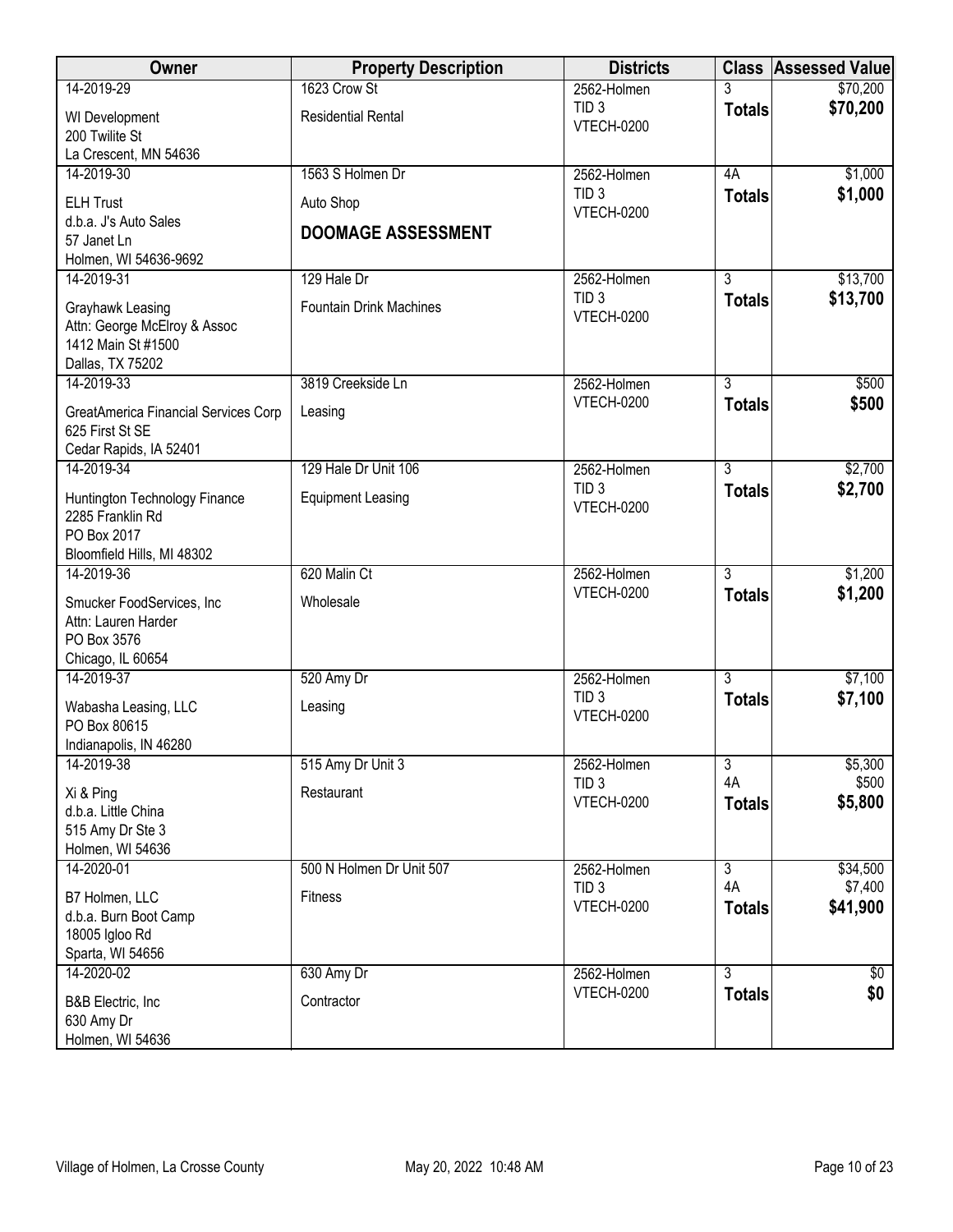| Owner                                                                                        | <b>Property Description</b> | <b>Districts</b>                      |                           | <b>Class Assessed Value</b> |
|----------------------------------------------------------------------------------------------|-----------------------------|---------------------------------------|---------------------------|-----------------------------|
| 14-2020-03                                                                                   | 1605 Crow St                | 2562-Holmen<br>TID <sub>3</sub>       |                           | \$200                       |
| Jenski, LLC                                                                                  |                             | <b>VTECH-0200</b>                     | <b>Totals</b>             | \$200                       |
| Attn: Troy Pellowski<br>1605 Crow St                                                         |                             |                                       |                           |                             |
| Holmen, WI 54636                                                                             |                             |                                       |                           |                             |
| 14-2020-07                                                                                   | 1111 Linden Dr Unit 2       | 2562-Holmen                           | $\overline{3}$            | \$500                       |
| Signature Spa                                                                                | Massage Therapy             | <b>VTECH-0200</b>                     | 4A<br><b>Totals</b>       | \$200<br>\$700              |
| W7063 Second St<br>Onalaska, WI 54650                                                        | <b>DOOMAGE ASSESSMENT</b>   |                                       |                           |                             |
| 14-2020-09                                                                                   | 208 S Holmen Dr Unit 103    | 2562-Holmen                           | $\overline{3}$            | \$30,600                    |
| Serenity Waters, LLC<br>208 S Holmen Dr Ste 103-104<br>Holmen, WI 54636                      | Salon                       | TID <sub>3</sub><br><b>VTECH-0200</b> | 4A<br><b>Totals</b>       | \$100<br>\$30,700           |
| 14-2020-10                                                                                   | 814 S Main St Unit D        | 2562-Holmen                           | $\overline{3}$            | \$8,100                     |
| Edward D Jones & Co., LP<br>d.b.a. Branch Tax #12798<br>PO Box 66528                         | Stockbroker/Dealer          | TID <sub>3</sub><br><b>VTECH-0200</b> | 4A<br><b>Totals</b>       | \$39,000<br>\$47,100        |
| St Louis, MO 63166 6528<br>14-2020-11                                                        | 703 Commerce St             | 2562-Holmen                           | 4A                        | \$25,300                    |
|                                                                                              | <b>Communication Towers</b> | <b>VTECH-0200</b>                     | <b>Totals</b>             | \$25,300                    |
| Central States Tower IV, LLC<br>57 E Washington St<br>Chargin Falls, OH 44022                |                             |                                       |                           |                             |
| 14-2020-12                                                                                   | 500 N Holmen Dr Unit 522    | 2562-Holmen                           | $\overline{3}$            | \$1,500                     |
| Hallmark Marketing Co, LLC<br>Attn: Tax 407<br>PO Box 419479<br>Kansas City, MO 64141-6479   | Leasing                     | TID <sub>3</sub><br><b>VTECH-0200</b> | <b>Totals</b>             | \$1,500                     |
| 14-2020-13                                                                                   | 208 S Holmen Dr Unit 108    | 2562-Holmen                           | $\overline{\overline{3}}$ | \$43,600                    |
| The Grind, LLC<br>Attn: Liz Leszczynski<br>PO Box 160<br>Holmen, WI 54636                    | Coffee Shop                 | TID <sub>3</sub><br><b>VTECH-0200</b> | 4A<br><b>Totals</b>       | \$5,400<br>\$49,000         |
| 14-2020-16                                                                                   | 500 N Holmen Dr Unit 519    | 2562-Holmen                           | 4A                        | \$5,200                     |
| Palm and Pine Yoga, LLC                                                                      | Yoga Studio                 | TID <sub>3</sub><br><b>VTECH-0200</b> | <b>Totals</b>             | \$5,200                     |
| 1008 19th St S<br>La Crosse, WI 54601-5811                                                   | <b>DOOMAGE ASSESSMENT</b>   |                                       |                           |                             |
| 14-2020-19                                                                                   | 3819 Creekside Ln           | 2562-Holmen                           | $\overline{3}$            | \$4,400                     |
| Pitney Bowes Global Financial Svcs, LL<br>600 N Westshore Blvd<br>Ste 810<br>Tampa, FL 33609 | Leasing                     | <b>VTECH-0200</b>                     | <b>Totals</b>             | \$4,400                     |
| 14-2020-20                                                                                   | 208 S Holmen Dr             | 2562-Holmen                           | $\overline{3}$            | \$1,100                     |
| Pitney Bowes Global Financial Svcs, LL<br>600 N Westshore Blvd<br>Ste 810<br>Tampa, FL 33609 | Leasing                     | TID <sub>3</sub><br><b>VTECH-0200</b> | <b>Totals</b>             | \$1,100                     |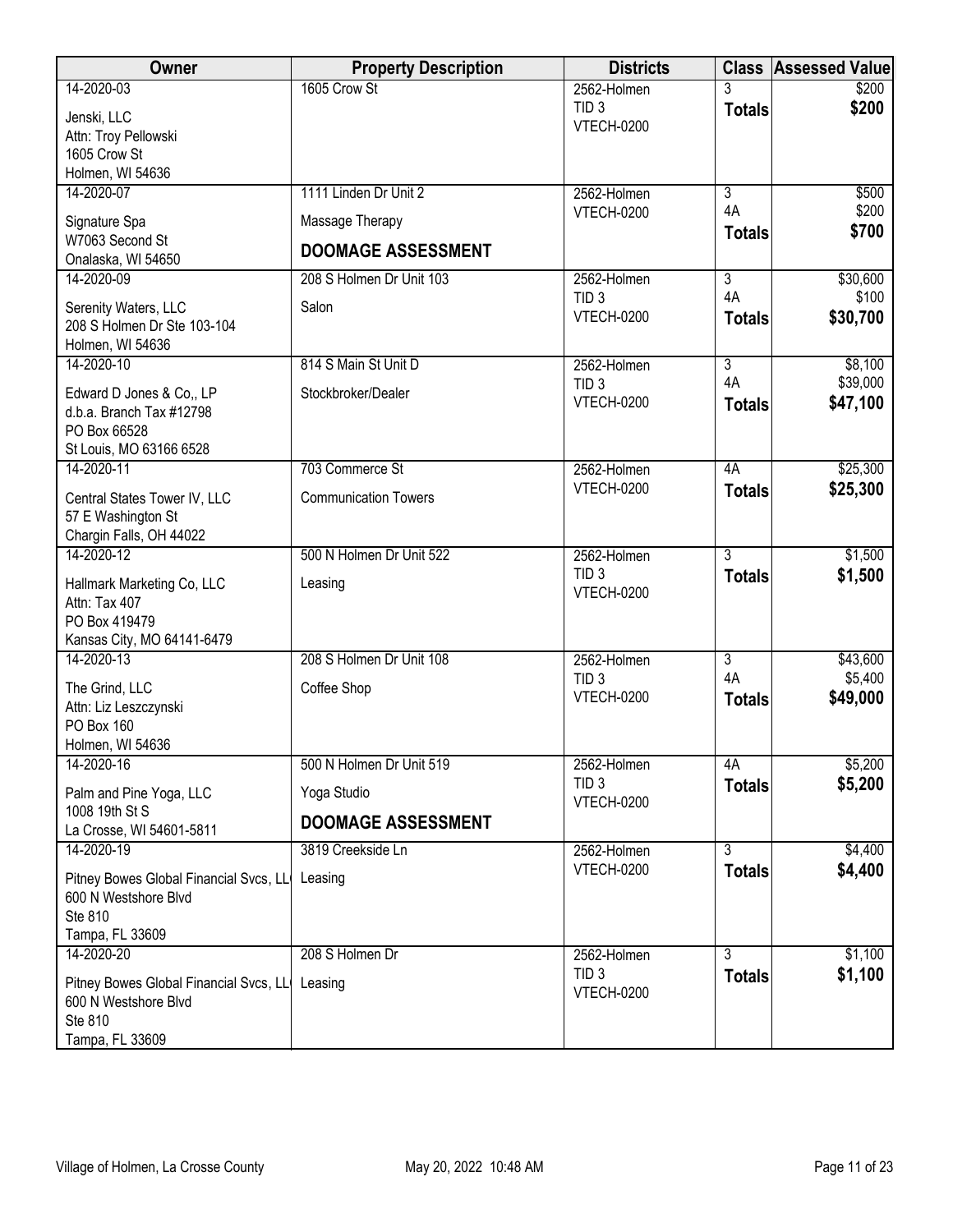| Owner                                           | <b>Property Description</b> | <b>Districts</b>                 | <b>Class</b>   | <b>Assessed Value</b> |
|-------------------------------------------------|-----------------------------|----------------------------------|----------------|-----------------------|
| 14-2020-21                                      | (scattered)                 | 2562-Holmen                      |                | \$500                 |
| Quadient, Inc                                   | Leasing                     | <b>VTECH-0200</b>                | <b>Totals</b>  | \$500                 |
| Attn: Tax Department                            |                             |                                  |                |                       |
| 478 Wheelers Farms Rd                           |                             |                                  |                |                       |
| Milford, CT 06461<br>14-2020-23                 |                             |                                  | 4A             |                       |
|                                                 | 510 Amy Dr                  | 2562-Holmen<br>TID <sub>3</sub>  | <b>Totals</b>  | \$1,900<br>\$1,900    |
| Rappahannock 1, LLC                             | Commercial                  | <b>VTECH-0200</b>                |                |                       |
| 7303 S E Lake Rd                                |                             |                                  |                |                       |
| Portland, OR 97267<br>14-2020-25                | 3924 Circle Dr              | 2562-Holmen                      | $\overline{3}$ | \$3,000               |
|                                                 |                             | <b>VTECH-0200</b>                | <b>Totals</b>  | \$3,000               |
| Wabasha Leasing, LLC                            | Leasing                     |                                  |                |                       |
| PO Box 80615<br>Indianapolis, IN 46280          |                             |                                  |                |                       |
| 14-2020-26                                      | (scattered)                 | 2562-Holmen                      | 4A             | \$33,200              |
|                                                 |                             | VTECH-0200                       | <b>Totals</b>  | \$33,200              |
| Lamar Advertising of La Crosse<br>PO Box 66338  | <b>Billboards</b>           |                                  |                |                       |
| Baton Rouse, LA 70896                           |                             |                                  |                |                       |
| 14-2021-01                                      | 505 Empire St Unit B        | 2562-Holmen                      | $\overline{3}$ | \$12,900              |
| Knight Barry Title United, LLC                  | <b>Title Company</b>        | TID <sub>3</sub>                 | 4A             | \$200                 |
| 400 Wisconsin Ave                               |                             | <b>VTECH-0200</b>                | <b>Totals</b>  | \$13,100              |
| Racine, WI 53403                                |                             |                                  |                |                       |
| 14-2021-02                                      | 1111 Linden Dr Unit 3       | 2562-Holmen                      | $\overline{3}$ | \$600                 |
| Kevin Carlson Agency of Rural Mutual            | Insurance                   | <b>VTECH-0200</b>                | <b>Totals</b>  | \$600                 |
| Insurance Co                                    |                             |                                  |                |                       |
| 1111 Linden Dr Unit 3                           |                             |                                  |                |                       |
| Holmen, WI 54636                                |                             |                                  |                |                       |
| 14-2021-03                                      | 601 McHugh Rd Unit B        | 2562-Holmen                      | $\overline{3}$ | \$5,200               |
| J & K Nails and More, LLC                       | Nail Salon                  | <b>VTECH-0200</b>                | 4A             | \$5,400               |
| 601 McHugh Rd Ste B                             | <b>DOOMAGE ASSESSMENT</b>   |                                  | <b>Totals</b>  | \$10,600              |
| Holmen, WI 54636                                |                             |                                  |                |                       |
| 14-2021-04                                      | 1373 Holmen Dr N            | 2562-Holmen<br><b>VTECH-0200</b> | 4A             | \$120,500             |
| M3 Hibert Towers, LLC                           | Tower                       |                                  | <b>Totals</b>  | \$120,500             |
| 660 Newport Center Dr                           |                             |                                  |                |                       |
| Ste 200<br>Newport Beach, CA 92660              |                             |                                  |                |                       |
| 14-2021-05                                      | 623 Amy Dr Unit 4           | 2562-Holmen                      | 3              | \$2,900               |
|                                                 |                             | <b>VTECH-0200</b>                | <b>Totals</b>  | \$2,900               |
| <b>Baxter Healthcare Corp</b><br>Attn: Ryan LLC | Leasing                     |                                  |                |                       |
| PO Box 4900                                     |                             |                                  |                |                       |
| Dept 313                                        |                             |                                  |                |                       |
| Scottsdale, AZ 85261-4900                       |                             |                                  |                |                       |
| 14-2021-06                                      | (scattered)                 | 2562-Holmen                      | 3              | \$3,200               |
| Great Lakes Coca-Cola Distribution, LLO         | Wholesale                   | <b>VTECH-0200</b>                | <b>Totals</b>  | \$3,200               |
| 6250 N River Rd Ste 9000                        |                             |                                  |                |                       |
| Rosemont, IL 60018                              |                             |                                  |                |                       |
| 14-2021-08                                      | 3908 Circle Dr              | 2562-Holmen                      | $\overline{3}$ | \$52,000              |
| Hope Stay Holdings, LLC                         | Assisted Living             | <b>VTECH-0200</b>                | <b>Totals</b>  | \$52,000              |
| Attn: Riverview Home Healthcare, Inc            | <b>DOOMAGE ASSESSMENT</b>   |                                  |                |                       |
| 3908 Circle Dr                                  |                             |                                  |                |                       |
| Holmen, WI 54636-9187                           |                             |                                  |                |                       |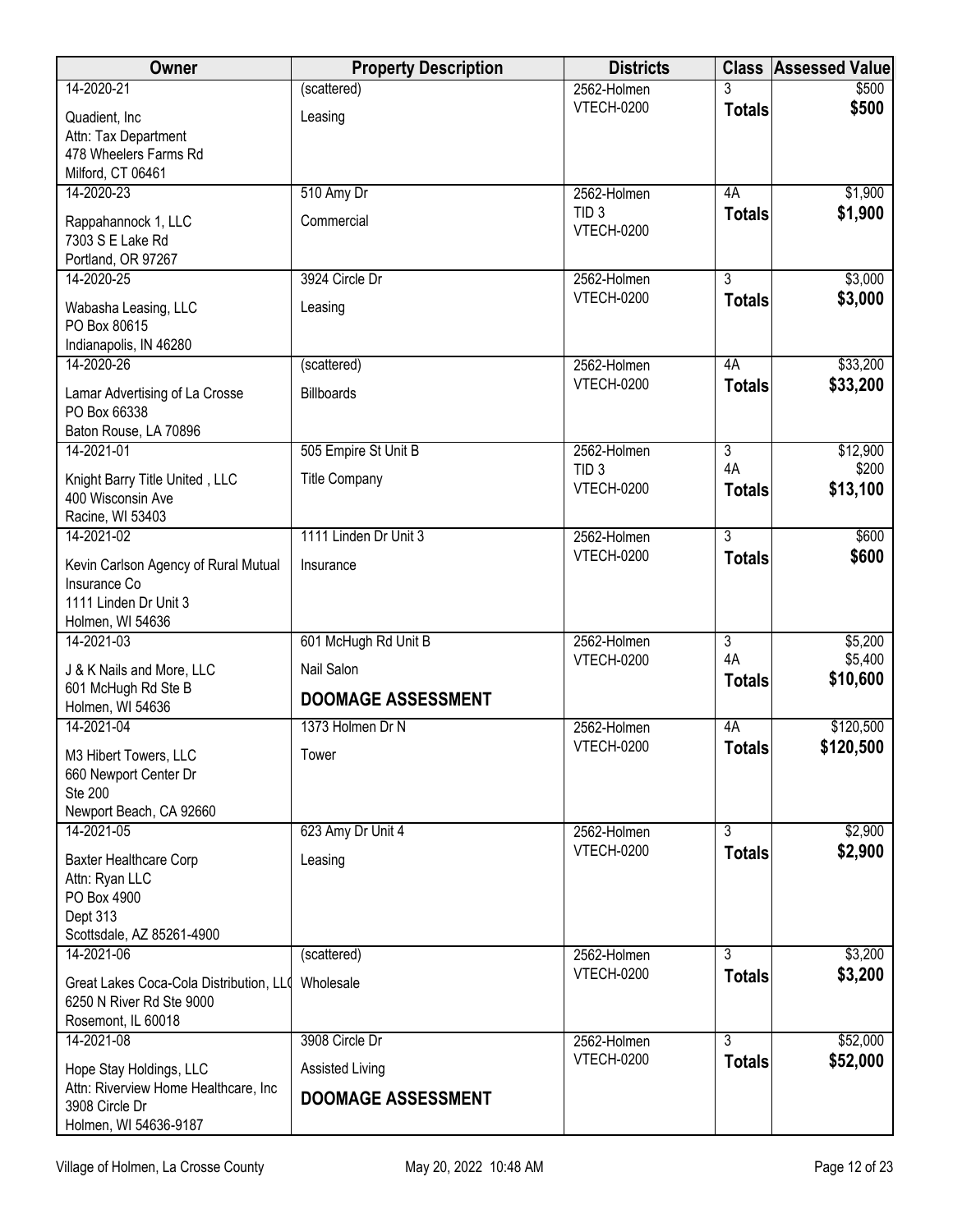| Owner                                                            | <b>Property Description</b> | <b>Districts</b>                      |                      | <b>Class Assessed Value</b> |
|------------------------------------------------------------------|-----------------------------|---------------------------------------|----------------------|-----------------------------|
| 14-2021-09                                                       | 208 S Holmen Dr Unit 105    | 2562-Holmen                           | 3                    | \$10,000                    |
| Hacienda Vieja Mexican Grill & Bar, LLC                          | Restaurant/Bar              | TID <sub>3</sub><br><b>VTECH-0200</b> | <b>Totals</b>        | \$10,000                    |
| 208 S Holmen Dr Ste<br>Holmen, WI 54636-4408                     | <b>DOOMAGE ASSESSMENT</b>   |                                       |                      |                             |
| 14-2021-10                                                       | 306 N Holmen Dr             | 2562-Holmen                           | $\overline{3}$       | \$8,800                     |
| Gordon Flesch Company, Inc / GFC<br>Leasing                      | Leasing                     | TID <sub>3</sub><br><b>VTECH-0200</b> | <b>Totals</b>        | \$8,800                     |
| 2675 Research Park Dr                                            |                             |                                       |                      |                             |
| Madison, WI 53711<br>14-2021-11                                  | 1524 Flat Rd Unit 109       | 2562-Holmen                           | 3                    | \$200                       |
| Garage Ball, LLC                                                 | Sports Clinic               | <b>VTECH-0200</b>                     | 4A<br><b>Totals</b>  | \$5,000<br>\$5,200          |
| Attn: Brian Meeter<br>W7948 Country Ave                          | <b>DOOMAGE ASSESSMENT</b>   |                                       |                      |                             |
| Holmen, WI 54636-9472<br>14-2021-12                              | 601 McHugh Rd Unit A        | 2562-Holmen                           | $\overline{3}$       | \$3,500                     |
|                                                                  |                             | <b>VTECH-0200</b>                     | 4A                   | \$6,500                     |
| KA Salon, LLC<br>Attn: Nicholas Ammerman                         | Salon                       |                                       | <b>Totals</b>        | \$10,000                    |
| 1001 Starlite Dr                                                 | <b>DOOMAGE ASSESSMENT</b>   |                                       |                      |                             |
| Holmen, WI 54636-7324                                            |                             |                                       |                      |                             |
| 14-2021-13                                                       | 1524 Flat Rd Unit 105       | 2562-Holmen<br><b>VTECH-0200</b>      | $\overline{3}$       | \$2,200<br>\$2,200          |
| Supreme Films                                                    | Automobile Graphic Design   |                                       | <b>Totals</b>        |                             |
| 1524 Flat Rd Unit 105<br>Holmen, WI 54636-8935                   | <b>DOOMAGE ASSESSMENT</b>   |                                       |                      |                             |
| 14-2021-14                                                       | 416 S Main St               | 2562-Holmen                           | $\overline{3}$       | \$100                       |
| The Frame Gallery                                                | <b>Custom Framing</b>       | <b>VTECH-0200</b>                     | <b>Totals</b>        | \$100                       |
| Attn: Julie Jenniges                                             |                             |                                       |                      |                             |
| W2915 County Rd A<br>Mindoro, WI 54644-9133                      |                             |                                       |                      |                             |
| 14-2021-15                                                       | 108 State St                | 2562-Holmen                           | $\overline{3}$       | \$11,100                    |
| <b>Remax Results</b>                                             | Realty                      | <b>VTECH-0200</b>                     | 4A                   | \$100                       |
| Attn: Chris Cochlin                                              |                             |                                       | <b>Totals</b>        | \$11,200                    |
| 11200 W 78th St                                                  |                             |                                       |                      |                             |
| Eden Prairie, MN 55344-3814<br>14-2021-16                        | 123 Hale Dr                 | 2562-Holmen                           | 4A                   | \$62,800                    |
| Gundersen Clinic, LTD                                            | Clinic                      | TID <sub>3</sub>                      | <b>Totals</b>        | \$62,800                    |
| 1836 South Ave                                                   |                             | <b>VTECH-0200</b>                     |                      |                             |
| La Crosse, WI 54601                                              |                             |                                       |                      |                             |
| 14-2021-17                                                       | 424 S Main St Unit 102      | 2562-Holmen                           | $\overline{3}$<br>4A | \$2,100<br>\$5,000          |
| Driven 4 Wellness, LLC                                           | Juice & Smoothie Bar        | <b>VTECH-0200</b>                     | <b>Totals</b>        | \$7,100                     |
| Attn: Tracy Lasarge<br>424 S Main St Unit 102                    | <b>DOOMAGE ASSESSMENT</b>   |                                       |                      |                             |
| Holmen, WI 54636-8822                                            |                             |                                       |                      |                             |
| 14-2021-20                                                       | 660 Commerce St             | 2562-Holmen                           | 4A                   | \$7,100                     |
| 5 Star Concrete, LLC                                             | Concrete Contractor         | <b>VTECH-0200</b>                     | <b>Totals</b>        | \$7,100                     |
| Attn: Nicholas Howe<br>W7250 W Olson Rd<br>Holmen, WI 54636-9053 | <b>DOOMAGE ASSESSMENT</b>   |                                       |                      |                             |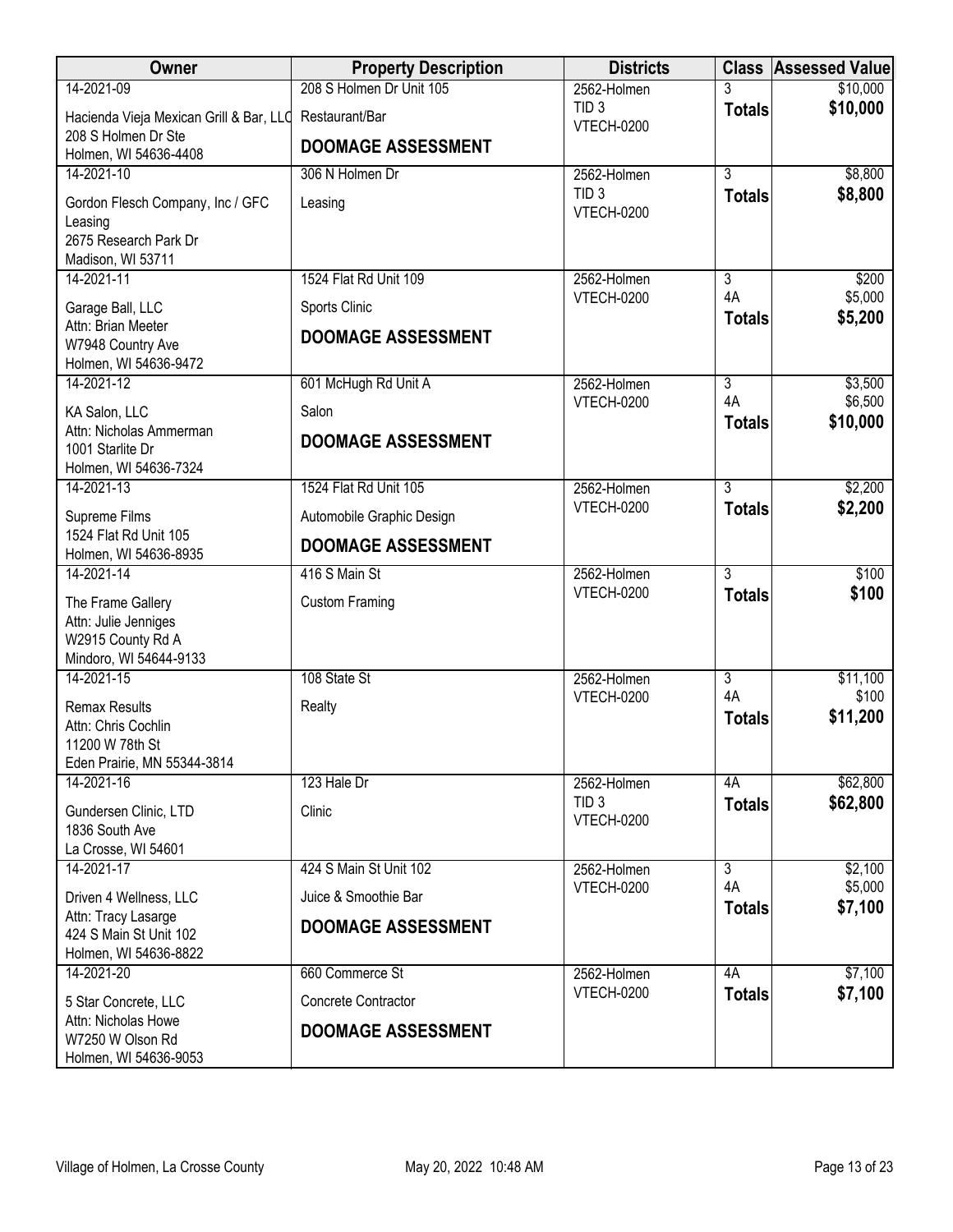| Owner                                                                                            | <b>Property Description</b>                               | <b>Districts</b>                      | <b>Class</b>              | <b>Assessed Value</b> |
|--------------------------------------------------------------------------------------------------|-----------------------------------------------------------|---------------------------------------|---------------------------|-----------------------|
| 14-2021-21                                                                                       | (scattered)                                               | 2562-Holmen                           |                           | \$5,400               |
| <b>Tri State Business Machines</b><br>3310 State Highway 157<br>La Crosse, WI 54601              | Leasing                                                   | <b>VTECH-0200</b>                     | <b>Totals</b>             | \$5,400               |
| 14-2021-25                                                                                       | 3934 Circle Dr                                            | 2562-Holmen                           | $\overline{3}$            | \$3,500               |
| TAP Consulting, LLC<br>3934 Circle Dr<br>Holmen, WI 54636                                        | Services                                                  | <b>VTECH-0200</b>                     | <b>Totals</b>             | \$3,500               |
| 14-2021-26                                                                                       | 3823 Creekside Ln                                         | 2562-Holmen                           | $\overline{\overline{3}}$ | \$13,300              |
| Netkinetix, Inc<br>3823 Creekside Ln<br>Holmen, WI 54636                                         | Consulting                                                | <b>VTECH-0200</b>                     | 4A<br><b>Totals</b>       | \$3,100<br>\$16,400   |
| 14-2022-000                                                                                      | 2249 County Rd XX                                         | 2562-Holmen                           | $\overline{3}$            | \$2,900               |
| Salon G-Chelsea<br>Attn: Steve & Chelsea Carpenter<br>2249 County Rd XX<br>Holmen, WI 54636-1006 | Salon                                                     | <b>VTECH-0200</b>                     | <b>Totals</b>             | \$2,900               |
| 14-2022-001                                                                                      | 1605 Crow St                                              | 2562-Holmen                           | 3                         | \$300                 |
| Performance Zone, LLC<br>Attn: Sherrie Zander<br>1605 Crow St                                    | Massage Therapy                                           | TID <sub>3</sub><br><b>VTECH-0200</b> | 4A<br><b>Totals</b>       | \$800<br>\$1,100      |
| Holmen, WI 54636-8932<br>14-2022-002                                                             | 1760 Temte St                                             | 2562-Holmen                           | $\overline{3}$            | \$342,300             |
| Kwik Trip, Inc<br>d.b.a. Kwik Trip #1114<br>1626 Oak St                                          | Gas Station/Car Wash                                      | TID <sub>2</sub><br><b>VTECH-0200</b> | 4A<br><b>Totals</b>       | \$100<br>\$342,400    |
| La Crosse, WI 54603-2308<br>14-2022-003                                                          | 129 Hale Dr                                               | 2562-Holmen                           | $\overline{3}$            | \$4,000               |
| GreatAmerica Financial Services Corp<br>625 First St SE<br>Cedar Rapids, IA 52401                | Leasing                                                   | TID <sub>3</sub><br><b>VTECH-0200</b> | <b>Totals</b>             | \$4,000               |
| 14-2022-004                                                                                      | 434 North Star Rd                                         | 2562-Holmen                           | $\overline{3}$            | \$5,800               |
| Gordon Flesch Company, Inc / GFC<br>Leasing<br>2675 Research Park Dr<br>Madison, WI 53711        | Leasing                                                   | <b>VTECH-0200</b>                     | <b>Totals</b>             | \$5,800               |
| 14-2022-005                                                                                      | 500 N Holmen Dr Unit 524                                  | 2562-Holmen                           | 4A                        | \$2,500               |
| On Your Left! Cycles, LLC<br>500 N Holmen Dr Unit 524                                            | <b>Bicycle Sales/ Repair</b><br><b>DOOMAGE ASSESSMENT</b> | TID <sub>3</sub><br><b>VTECH-0200</b> | <b>Totals</b>             | \$2,500               |
| Holmen, WI 54636-7300                                                                            |                                                           |                                       |                           |                       |
| 14-2022-006                                                                                      | 1111 Linden Dr Unit 1                                     | 2562-Holmen<br><b>VTECH-0200</b>      | 4A<br><b>Totals</b>       | \$1,500<br>\$1,500    |
| Freng Constuction, LLC<br>Attn: Office Location<br>1111 Linden Dr Ste 1<br>Holmen, WI 54636-6607 | Contractor<br><b>DOOMAGE ASSESSMENT</b>                   |                                       |                           |                       |
| 14-2022-007                                                                                      | 419 Ryan St                                               | 2562-Holmen                           | 4A                        | \$1,500               |
| Freng Construction, LLC<br>Attn: Warehouse Location                                              | Contractor                                                | <b>VTECH-0200</b>                     | <b>Totals</b>             | \$1,500               |
| 1111 Linden Dr Ste 1<br>Holmen, WI 54636-6607                                                    | <b>DOOMAGE ASSESSMENT</b>                                 |                                       |                           |                       |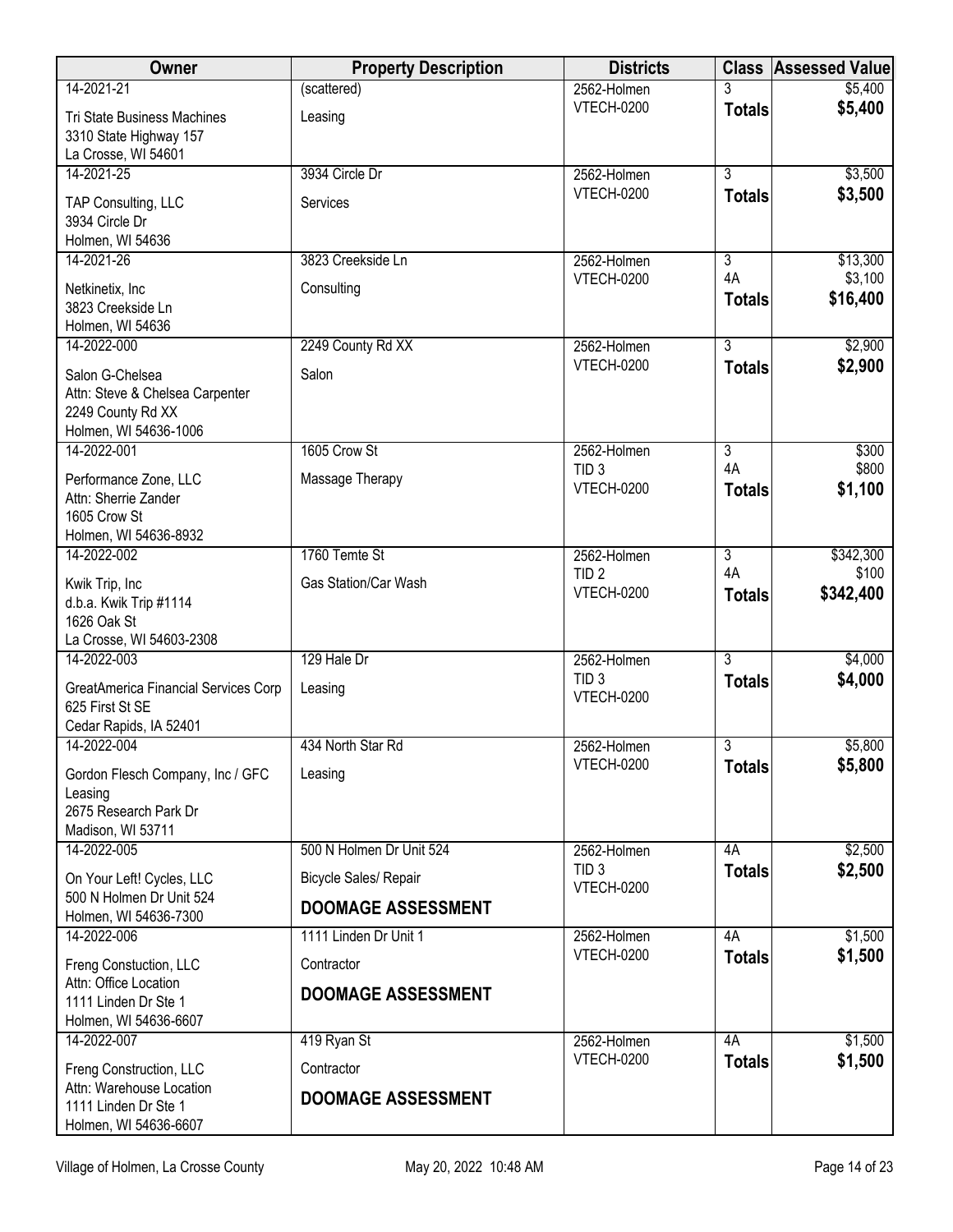| Owner                                            | <b>Property Description</b> | <b>Districts</b>                      |                      | <b>Class Assessed Value</b> |
|--------------------------------------------------|-----------------------------|---------------------------------------|----------------------|-----------------------------|
| 14-2022-008                                      | 405 S Main St Unit 102      | 2562-Holmen                           | 4A                   | \$2,500                     |
| MaidLikeNew Cleaning & Organizing,<br><b>LLC</b> | Services                    | <b>VTECH-0200</b>                     | <b>Totals</b>        | \$2,500                     |
| 405 S Main St Ste 102                            | <b>DOOMAGE ASSESSMENT</b>   |                                       |                      |                             |
| Holmen, WI 54636                                 |                             |                                       |                      |                             |
| 14-2022-010                                      | 624 Amy Dr                  | 2562-Holmen                           | $\overline{3}$       | \$100                       |
| MV Power, LLC                                    | Sales & Service             | VTECH-0200                            | <b>Totals</b>        | \$100                       |
| Attn: Mark Clough                                | <b>DOOMAGE ASSESSMENT</b>   |                                       |                      |                             |
| 424 Jansky PL<br>La Crosse, WI 54601-5239        |                             |                                       |                      |                             |
| 14-2022-012                                      | (scattered)                 | 2562-Holmen                           | 4A                   | \$600                       |
| Quench USA, Inc                                  | Services                    | <b>VTECH-0200</b>                     | <b>Totals</b>        | \$600                       |
| PO Box 5166                                      |                             |                                       |                      |                             |
| Oak Brook, IL 60522-5166                         |                             |                                       |                      |                             |
| 14-2022-013                                      | 319 Marie Dr                | 2562-Holmen                           | $\overline{3}$       | \$2,500                     |
| B & C Enterprises of PDC, LLC                    | Photographer                | <b>VTECH-0200</b>                     | <b>Totals</b>        | \$2,500                     |
| d.b.a. B & C Studios                             |                             |                                       |                      |                             |
| 319 Marie Dr<br>Holmen, WI 53821-3703            |                             |                                       |                      |                             |
| 14-2022-014                                      | 723 Western Ave Unit 1B     | 2562-Holmen                           | $\overline{3}$       | \$1,600                     |
| Dawn's Dollar Deals, LLC                         | Retail                      | <b>VTECH-0200</b>                     | <b>Totals</b>        | \$1,600                     |
| 723 Western Ave Unit 1B                          |                             |                                       |                      |                             |
| Holmen, WI 54636                                 |                             |                                       |                      |                             |
| 14-21-075                                        | 501 Empire St Unit 103      | 2562-Holmen                           | $\overline{3}$       | \$3,900                     |
| Engelson & Associates, LTD                       | <b>Accounting Firm</b>      | <b>VTECH-0200</b>                     | 4A                   | \$200                       |
| 501 Empire St Ste 103                            |                             |                                       | <b>Totals</b>        | \$4,100                     |
| Holmen, WI 54636-5003<br>14-22-040               | 814 S Main St Unit C        | 2562-Holmen                           | $\overline{3}$       | \$103,100                   |
|                                                  |                             | TID <sub>3</sub>                      | 4A                   | \$5,100                     |
| Lowman Family Dental                             | <b>Dentistry Services</b>   | VTECH-0200                            | <b>Totals</b>        | \$108,200                   |
| Attn: David Lowman<br>814 S Main St Unit C       |                             |                                       |                      |                             |
| Holmen, WI 54636-0001                            |                             |                                       |                      |                             |
| 14-22-045                                        | 504 N Holmen Dr             | 2562-Holmen                           | $\overline{3}$       | \$57,600                    |
| Features II, Inc                                 | Bar/Restaurant              | TID <sub>3</sub><br><b>VTECH-0200</b> | 4A                   | \$66,200                    |
| Attn: James Steinbrink                           |                             |                                       | <b>Totals</b>        | \$123,800                   |
| 504 N Holmen Dr<br>Holmen, WI 54636-9310         |                             |                                       |                      |                             |
| 14-22-070                                        | 1520 Cole Ct                | 2562-Holmen                           | 4A                   | \$19,900                    |
| Ferrellgas,, LP                                  | Retail                      | TID <sub>3</sub>                      | <b>Totals</b>        | \$19,900                    |
| d.b.a. Ferrellgas, LP/Blue Rhino                 |                             | <b>VTECH-0200</b>                     |                      |                             |
| One Liberty Plaza                                |                             |                                       |                      |                             |
| Liberty, MO 64068                                |                             |                                       |                      |                             |
| 14-22-074                                        | 123 Hale Dr                 | 2562-Holmen<br>TID <sub>3</sub>       | $\overline{3}$<br>4A | \$84,700<br>\$13,000        |
| <b>Festival Foods</b>                            | Retail                      | VTECH-0200                            | <b>Totals</b>        | \$97,700                    |
| 3800 E Emerald Dr<br>Onalaska, WI 54650-6760     |                             |                                       |                      |                             |
|                                                  |                             |                                       |                      |                             |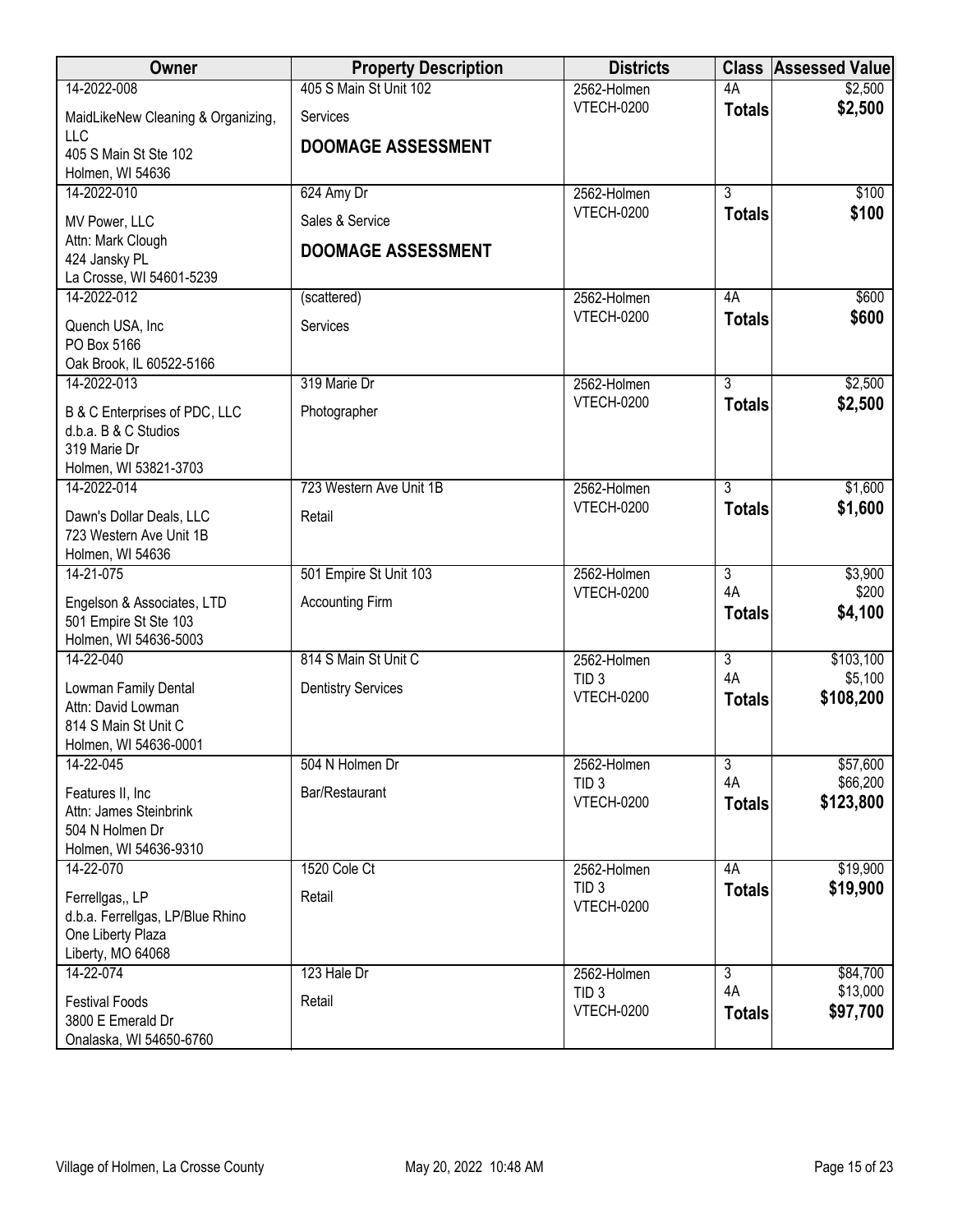| Owner                                                   | <b>Property Description</b>  | <b>Districts</b>                      | <b>Class</b>   | <b>Assessed Value</b> |
|---------------------------------------------------------|------------------------------|---------------------------------------|----------------|-----------------------|
| 14-23-001                                               | 520 McHugh Rd                | 2562-Holmen                           | 3              | \$10,900              |
| First National Bank Of Bangor                           | <b>Financial Services</b>    | TID <sub>3</sub><br><b>VTECH-0200</b> | 4A             | \$1,700<br>\$12,600   |
| Attn: Arlan Schmidt                                     | <b>DOOMAGE ASSESSMENT</b>    |                                       | <b>Totals</b>  |                       |
| PO Box 129<br>Bangor, WI 54614-0129                     |                              |                                       |                |                       |
| 14-23-002                                               | 510 Amy Dr                   | 2562-Holmen                           | $\overline{3}$ | \$21,400              |
|                                                         |                              | TID <sub>3</sub>                      | 4A             | \$200                 |
| Firefighters Credit Union<br>2707 Midwest Dr            | <b>Financial Institution</b> | <b>VTECH-0200</b>                     | <b>Totals</b>  | \$21,600              |
| Onalaska, WI 54650                                      |                              |                                       |                |                       |
| 14-23-051                                               | 609 N Holmen Dr              | 2562-Holmen                           | $\overline{3}$ | \$14,600              |
| HD Drive-In                                             | Drive up resturaunt          | TID <sub>3</sub><br><b>VTECH-0200</b> | <b>Totals</b>  | \$14,600              |
| Attn: Daryl Holley                                      | <b>DOOMAGE ASSESSMENT</b>    |                                       |                |                       |
| PO Box 383<br>Holmen, WI 54636-0383                     |                              |                                       |                |                       |
| 14-23-300                                               | 3804 Creekside Ln            | 2562-Holmen                           | 3              | \$400                 |
|                                                         |                              | <b>VTECH-0200</b>                     | <b>Totals</b>  | \$400                 |
| KJSF Family Trust of 2011<br>W6461 Wendtland Rd         | Storage                      |                                       |                |                       |
| Onalaska, WI 54650                                      |                              |                                       |                |                       |
| 14-24-000                                               | 306 N Holmen Dr              | 2562-Holmen                           | $\overline{3}$ | \$29,700              |
| Kunes La Crosse RV, Inc                                 | RV Sales & Service           | TID <sub>3</sub>                      | 4A             | \$200                 |
| Attn: Gregg Kunes                                       |                              | <b>VTECH-0200</b>                     | <b>Totals</b>  | \$29,900              |
| 306 N Holmen Dr                                         |                              |                                       |                |                       |
| Holmen, WI 54636-9469<br>14-24-010                      | 1570 S Holmen Dr             | 2562-Holmen                           | $\overline{3}$ | \$100                 |
|                                                         |                              | TID <sub>3</sub>                      | 4A             | \$900                 |
| Fox Auto Sales<br>N6315 Cole Ct                         | Auto Dealership              | <b>VTECH-0200</b>                     | <b>Totals</b>  | \$1,000               |
| Onalaska, WI 54650-9556                                 | <b>DOOMAGE ASSESSMENT</b>    |                                       |                |                       |
| 14-26-000                                               | 1303 S Main St               | 2562-Holmen                           | $\overline{3}$ | \$153,600             |
| Mayo Clinic Health System - Franciscan                  | <b>Medical Facility</b>      | TID <sub>3</sub>                      | 4A             | \$800                 |
| Med Ctr, Inc                                            |                              | <b>VTECH-0200</b>                     | <b>Totals</b>  | \$154,400             |
| Attn: Wade Rudolf, Facilities Dept                      |                              |                                       |                |                       |
| 700 West Ave S                                          |                              |                                       |                |                       |
| La Crosse, WI 54601<br>14-30-000                        | 205 S Holmen Dr Unit 108     | 2562-Holmen                           | $\overline{3}$ | \$200                 |
| George's Barber Shop                                    | Barber                       | TID <sub>3</sub>                      | 4A             | \$1,700               |
| Attn: Jean Hammes                                       |                              | <b>VTECH-0200</b>                     | <b>Totals</b>  | \$1,900               |
| 408 Long Coulee Rd                                      | <b>DOOMAGE ASSESSMENT</b>    |                                       |                |                       |
| Holmen, WI 54636-9783                                   |                              |                                       |                |                       |
| 14-30-020                                               | 2101 Bluffview Ct            | 2562-Holmen<br>TID <sub>2</sub>       | $\overline{3}$ | \$1,800               |
| GreatAmerica Financial Services Corp                    | Leasing                      | <b>VTECH-0200</b>                     | <b>Totals</b>  | \$1,800               |
| 625 1st St SE                                           |                              |                                       |                |                       |
| Cedar Rapids, IA 52401<br>14-30-040                     | 501 Empire St                | 2562-Holmen                           | $\overline{3}$ | \$3,400               |
|                                                         |                              | <b>VTECH-0200</b>                     | <b>Totals</b>  | \$3,400               |
| GreatAmerica Financial Services Corp<br>625 First St SE | Leasing                      |                                       |                |                       |
| Cedar Rapids, IA 52401                                  |                              |                                       |                |                       |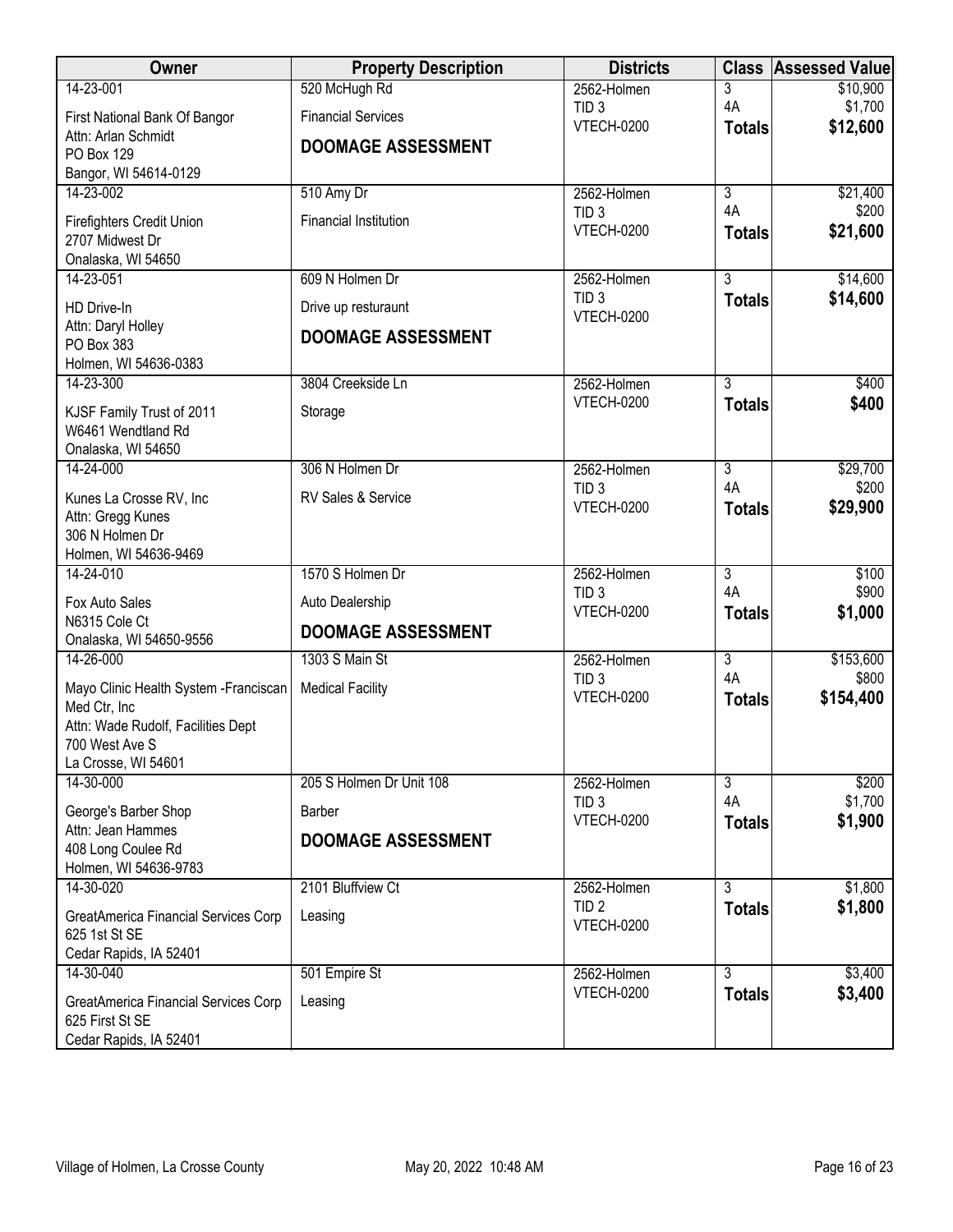| Owner                                                                                             | <b>Property Description</b>  | <b>Districts</b>                      |                     | <b>Class Assessed Value</b> |
|---------------------------------------------------------------------------------------------------|------------------------------|---------------------------------------|---------------------|-----------------------------|
| 14-30-052                                                                                         | 109 State St                 | 2562-Holmen                           |                     | \$1,400                     |
| Cindy Ammerman<br>d.b.a. Hair Horizons<br>109 State St                                            | Hair Stylist                 | <b>VTECH-0200</b>                     | <b>Totals</b>       | \$1,400                     |
| Holmen, WI 54636<br>14-30-071                                                                     | 1540 S Holmen Dr             | 2562-Holmen                           | $\overline{3}$      | \$33,100                    |
| Cave Enterprises Operations, LLC<br>Attn: Adam Velarde<br>1624 W 18th St<br>Chicago, IL 60608     | Restaurant                   | TID <sub>3</sub><br><b>VTECH-0200</b> | <b>Totals</b>       | \$33,100                    |
| 14-30-095                                                                                         | 500 N Holmen Dr Unit 513     | 2562-Holmen                           | $\overline{3}$      | \$7,100                     |
| <b>Great River Orthodontics</b><br>3902 Oakwood Hills Pkwy<br>Eau Claire, WI 54701                | Orthodontics                 | TID <sub>3</sub><br><b>VTECH-0200</b> | 4A<br><b>Totals</b> | \$2,200<br>\$9,300          |
| 14-31-050                                                                                         | 250 Scott Dr                 | 2562-Holmen                           | $\overline{3}$      | \$1,400                     |
| Heritage Homes & Realty, Inc<br>250 Scott Dr<br>Onalaska, WI 54650                                | Sales & Service              | <b>VTECH-0200</b>                     | 4A<br><b>Totals</b> | \$24,900<br>\$26,300        |
| 14-36-200                                                                                         | 723 Commerce St Unit 102     | 2562-Holmen                           | $\overline{3}$      | $\overline{60}$             |
| Hi-Way Custom Countertops, LTD<br>723 Commerce St #102<br>Holmen, WI 54636                        | Fabrication/Installation     | <b>VTECH-0200</b>                     | 4A<br><b>Totals</b> | \$700<br>\$700              |
| 14-36-700                                                                                         | 2101 Bluffview Ct            | 2562-Holmen                           | $\overline{3}$      | \$73,400                    |
| Holmen Assisted Living Partners, LLC                                                              | Memory Care                  | TID <sub>2</sub><br><b>VTECH-0200</b> | 4A<br><b>Totals</b> | \$156,100<br>\$229,500      |
| 5838 County Hwy K<br>Chippewa Falls, WI 54729                                                     | <b>DOOMAGE ASSESSMENT</b>    |                                       |                     |                             |
| 14-37-020                                                                                         | 505 State St                 | 2562-Holmen                           | $\overline{3}$      | \$700                       |
| Holmen Chiropractic & Wellness Center<br>Attn: Ted M Wedul<br>505 State St                        | <b>Chiropractor Services</b> | <b>VTECH-0200</b>                     | 4A<br><b>Totals</b> | \$300<br>\$1,000            |
| Holmen, WI 54636                                                                                  |                              |                                       |                     |                             |
| 14-37-050                                                                                         | 307 Ryan St                  | 2562-Holmen                           | $\overline{3}$      | \$6,900                     |
| Holmen Kustom & Collision, LLC<br>Attn: Christine Strange<br>307 Ryan St<br>Holmen, WI 54636      | Auto Shop                    | <b>VTECH-0200</b>                     | <b>Totals</b>       | \$6,900                     |
| 14-41-030                                                                                         | 205 S Holmen Dr Unit 102     | 2562-Holmen                           | $\overline{3}$      | \$33,000                    |
| Ace Hardware<br>205 S Holmen Dr #102<br>Holmen, WI 54636                                          | Retail                       | TID <sub>3</sub><br><b>VTECH-0200</b> | 4A<br><b>Totals</b> | \$400<br>\$33,400           |
| 14-41-081                                                                                         | 412 S Main St                | 2562-Holmen                           | $\overline{3}$      | \$1,700                     |
| Holmen Locker and Meat Market, LLC<br>Attn: Lauri Stettler<br>PO Box 132<br>Holmen, WI 54636-0132 | Retail                       | <b>VTECH-0200</b>                     | <b>Totals</b>       | \$1,700                     |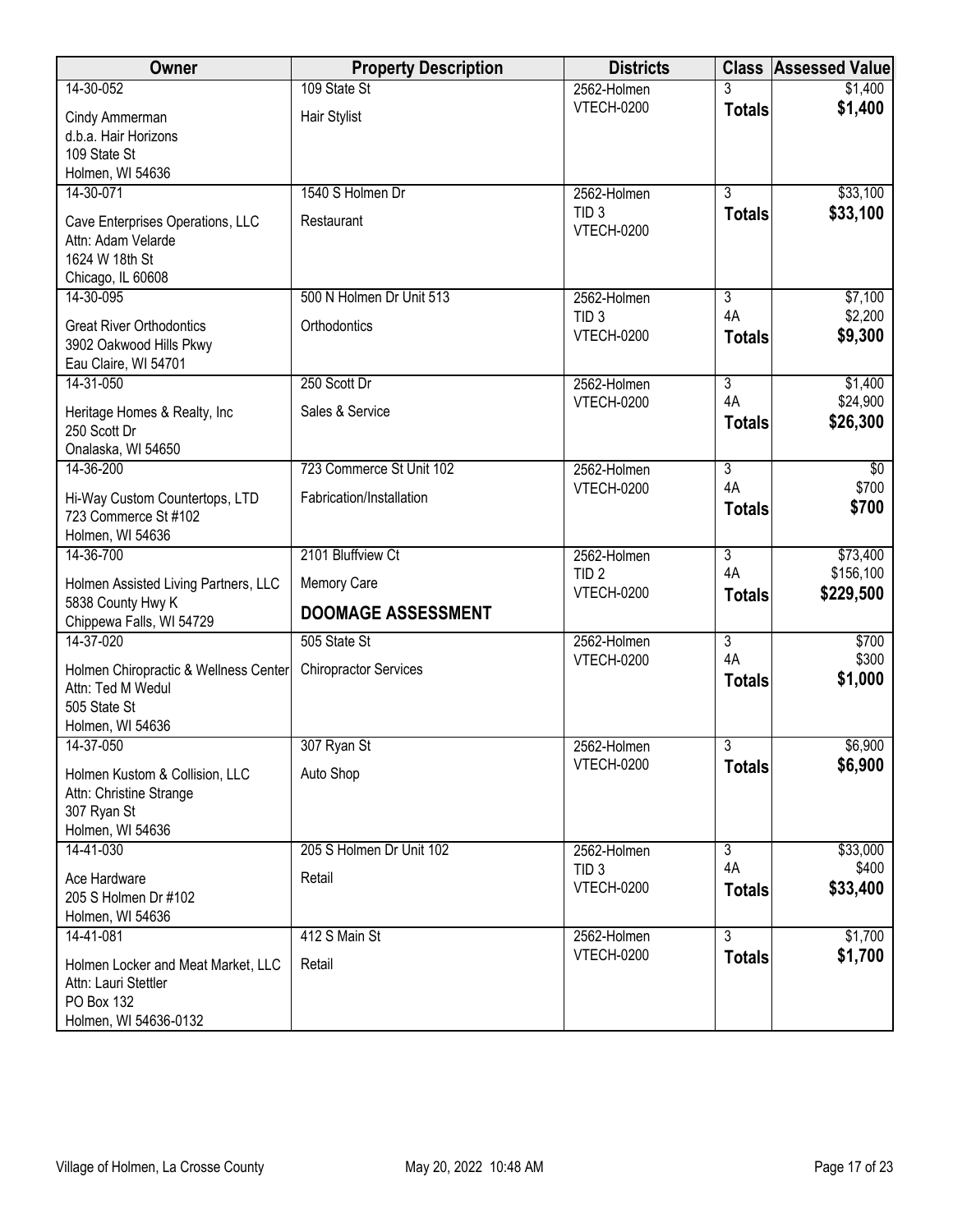| Owner                                              | <b>Property Description</b> | <b>Districts</b>                      |                           | <b>Class Assessed Value</b> |
|----------------------------------------------------|-----------------------------|---------------------------------------|---------------------------|-----------------------------|
| 14-41-083                                          | 116 N Holmen Dr             | 2562-Holmen                           |                           | \$5,800                     |
| Holmen Marine LTD                                  | Sales & Service             | TID <sub>3</sub><br><b>VTECH-0200</b> | <b>Totals</b>             | \$5,800                     |
| Attn: Leroy Holley                                 | <b>DOOMAGE ASSESSMENT</b>   |                                       |                           |                             |
| 116 N Holmen Dr                                    |                             |                                       |                           |                             |
| PO Box 67<br>Holmen, WI 54636-0067                 |                             |                                       |                           |                             |
| $14 - 42 - 000$                                    | 402 N Holmen Dr             | 2562-Holmen                           | $\overline{3}$            | \$400                       |
|                                                    |                             | TID <sub>3</sub>                      | 4A                        | \$100                       |
| Holmen Mini Mart, LLC<br>Attn: Navtej Singh        | Convenience/Gas Station     | <b>VTECH-0200</b>                     | <b>Totals</b>             | \$500                       |
| 325 South Blvd                                     |                             |                                       |                           |                             |
| Baraboo, WI 53913-2943                             |                             |                                       |                           |                             |
| 14-42-050                                          | 116 N Holmen Dr             | 2562-Holmen                           | $\overline{3}$            | \$8,500                     |
| Holmen Pawn Shop                                   | Retail                      | TID <sub>3</sub>                      | <b>Totals</b>             | \$8,500                     |
| Attn: Leroy Holley                                 |                             | <b>VTECH-0200</b>                     |                           |                             |
| 116 N Holmen Dr                                    | <b>DOOMAGE ASSESSMENT</b>   |                                       |                           |                             |
| PO Box 67                                          |                             |                                       |                           |                             |
| Holmen, WI 54636-0067                              |                             |                                       |                           |                             |
| 14-44-100                                          | 1551 S Holmen Dr            | 2562-Holmen<br>TID <sub>3</sub>       | $\overline{3}$<br>4A      | \$800<br>\$11,200           |
| Interior Designs, Inc.                             | Interior Decorator          | <b>VTECH-0200</b>                     | <b>Totals</b>             | \$12,000                    |
| Attn: Ray Hale Jr                                  |                             |                                       |                           |                             |
| 1551 S Holmen Dr<br>Holmen, WI 54636               |                             |                                       |                           |                             |
| 14-46-001                                          | 512 S Main St               | 2562-Holmen                           | $\overline{3}$            | \$7,500                     |
|                                                    |                             | <b>VTECH-0200</b>                     | 4A                        | \$2,000                     |
| Su Casa Pub and Grill, LLC<br>Attn: Enrique Valera | Restaurant                  |                                       | <b>Totals</b>             | \$9,500                     |
| 512 S Main St                                      | <b>DOOMAGE ASSESSMENT</b>   |                                       |                           |                             |
| Holmen, WI 54636-9640                              |                             |                                       |                           |                             |
| 14-46-020                                          | 112 Mill St                 | 2562-Holmen                           | $\overline{3}$            | \$8,500                     |
| Jens A Brat, LLC                                   | Bar/Restaurant              | <b>VTECH-0200</b>                     | <b>Totals</b>             | \$8,500                     |
| d.b.a. Smokeys                                     |                             |                                       |                           |                             |
| Attn: Jenifer Woyicki                              |                             |                                       |                           |                             |
| 112 Mill St<br>Holmen, WI 54636                    |                             |                                       |                           |                             |
| 14-46-025                                          | 1410 S Holmen Dr            | 2562-Holmen                           | 3                         | \$600                       |
|                                                    |                             | TID <sub>3</sub>                      | <b>Totals</b>             | \$600                       |
| Jim A Carlson Auto Center                          | Auto Shop                   | <b>VTECH-0200</b>                     |                           |                             |
| PO Box 98<br>Holmen, WI 54636-0098                 |                             |                                       |                           |                             |
| 14-46-030                                          | 723 Western Ave             | 2562-Holmen                           | $\overline{\overline{3}}$ | \$100                       |
| J.F. Ahern Co                                      | Retail                      | <b>VTECH-0200</b>                     | 4A                        | \$400                       |
| PO Box 1316                                        |                             |                                       | <b>Totals</b>             | \$500                       |
| Fond Du Lac, WI 54936-1316                         |                             |                                       |                           |                             |
| 14-46-041                                          | 501 Empire St Unit 102      | 2562-Holmen                           | $\overline{3}$            | \$1,500                     |
| Johns, Flaherty & Collins SC                       | Law Firm                    | <b>VTECH-0200</b>                     | 4A                        | \$300                       |
| 205 5th Ave S Ste 600                              |                             |                                       | <b>Totals</b>             | \$1,800                     |
| LaCrosse, WI 54601                                 |                             |                                       |                           |                             |
| 14-46-052                                          | 434 North Star Rd           | 2562-Holmen                           | $\overline{3}$            | \$6,500                     |
| Jostens                                            | Jeweler                     | <b>VTECH-0200</b>                     | <b>Totals</b>             | \$6,500                     |
| Attn: Dale Komro                                   | <b>DOOMAGE ASSESSMENT</b>   |                                       |                           |                             |
| 201 Kay St                                         |                             |                                       |                           |                             |
| Holmen, WI 54636                                   |                             |                                       |                           |                             |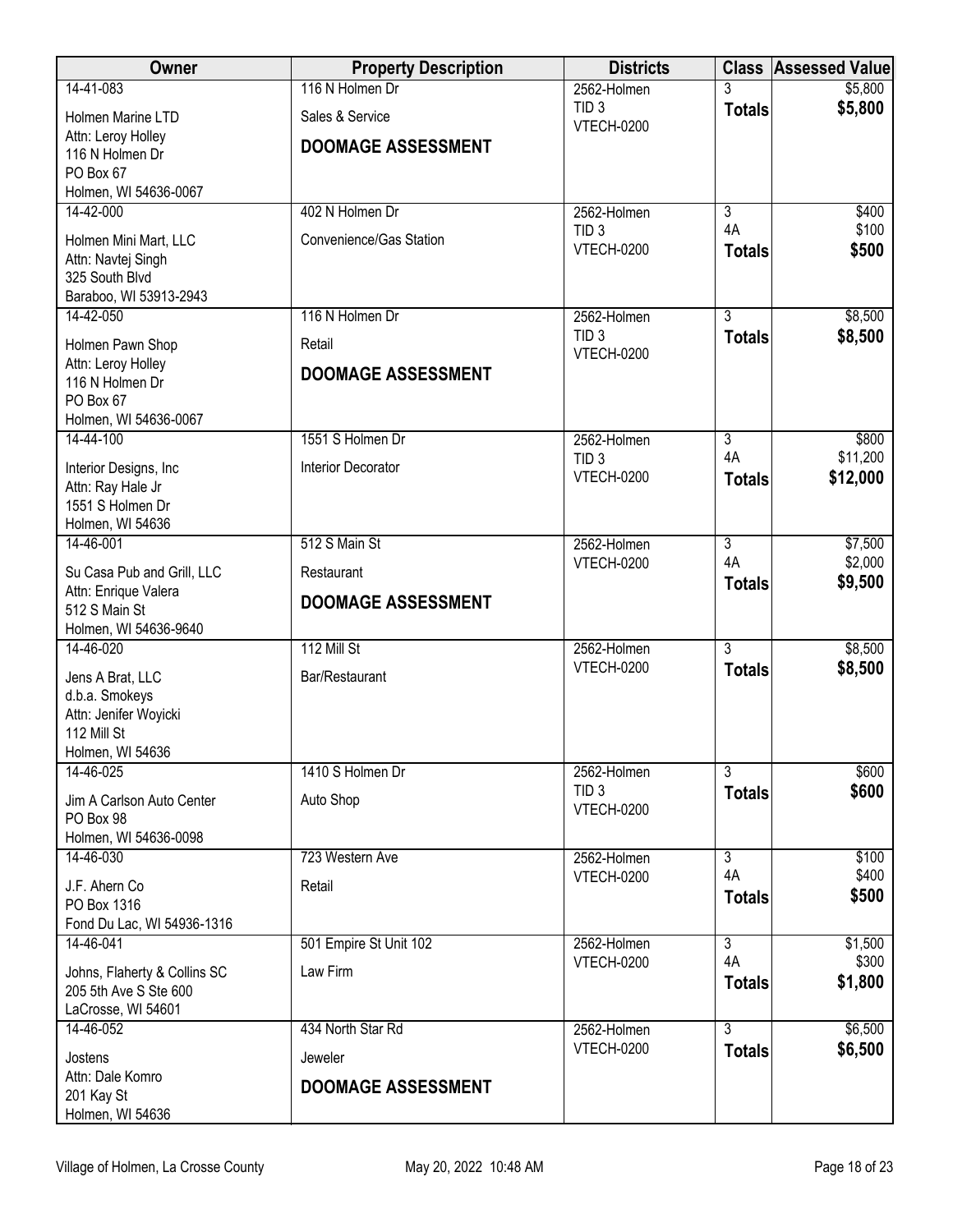| Owner                                                                                                                | <b>Property Description</b>                  | <b>Districts</b>                                     |                                       | <b>Class Assessed Value</b>     |
|----------------------------------------------------------------------------------------------------------------------|----------------------------------------------|------------------------------------------------------|---------------------------------------|---------------------------------|
| 14-46-057                                                                                                            | 54 Commerce St                               | 2562-Holmen                                          |                                       | \$700                           |
| Kingsfield Estates, LLC<br>54 Commerce St<br>Holmen, WI 54636                                                        | Manufactured Home Community                  | <b>VTECH-0200</b>                                    | <b>Totals</b>                         | \$700                           |
| 14-46-070                                                                                                            | 600 N Holmen Dr                              | 2562-Holmen                                          | $\overline{3}$                        | \$6,800                         |
| Krueger Wholesale Florist, Inc<br>10706 Tesch Ln<br>Rothschild, WI 54474                                             | Wholesale                                    | TID <sub>3</sub><br><b>VTECH-0200</b>                | <b>Totals</b>                         | \$6,800                         |
| 14-46-080                                                                                                            | 1550 S Holmen Dr                             | 2562-Holmen                                          | $\overline{\overline{3}}$             | \$62,900                        |
| Kwik Trip, Inc<br>d.b.a. Kwik Trip #311<br>1626 Oak St<br>La Crosse, WI 54603                                        | Convenience/Gas Station                      | TID <sub>3</sub><br><b>VTECH-0200</b>                | 4A<br><b>Totals</b>                   | \$100<br>\$63,000               |
| 14-46-095                                                                                                            | 3936 Circle Dr                               | 2562-Holmen                                          | $\overline{3}$                        | \$5,500                         |
| Marco Technologies, LLC<br>4510 Heatherwood Rd<br>St Cloud, MN 56301                                                 | <b>Computer Consultation</b>                 | <b>VTECH-0200</b>                                    | 4A<br><b>Totals</b>                   | \$2,600<br>\$8,100              |
| 14-47-800                                                                                                            | 1524 Flat Rd Unit 110                        | 2562-Holmen                                          | $\overline{3}$                        | \$3,600                         |
| Luxury Limos, LLC<br>d.b.a. Luxury Limousines<br>1052 Oak Forest Dr Ste 300<br>Onalaska, WI 54650                    | Services                                     | <b>VTECH-0200</b>                                    | 4A<br><b>Totals</b>                   | \$200<br>\$3,800                |
| 14-48-063                                                                                                            | 307 North Star Rd                            | 2562-Holmen                                          | $\overline{3}$                        | \$400                           |
| Quadient Leasing USA, Inc<br>Attn: Tax Dept.<br>478 Wheelers Farms Rd<br>Milford, CT 06461                           | Services                                     | <b>VTECH-0200</b>                                    | <b>Totals</b>                         | \$400                           |
| 14-48-065                                                                                                            | 433 North Star Rd                            | 2562-Holmen                                          | $\overline{3}$                        | \$1,300                         |
| Maas Laundries, LLC<br>850 Janice Ct E<br>La Crosse, WI 54601                                                        | Laundromat                                   | TID <sub>3</sub><br><b>VTECH-0200</b>                | <b>Totals</b>                         | \$1,300                         |
| 14-48-085                                                                                                            | 3924 Circle Dr                               | 2562-Holmen                                          | $\overline{3}$                        | \$125,600                       |
| Courtesy II, LLC<br>d.b.a. McDonalds<br>2700 National Dr Ste 100<br>Onalaska, WI 54650                               | <b>Fast Food Restaurant</b>                  | <b>VTECH-0200</b>                                    | 4A<br><b>Totals</b>                   | \$23,100<br>\$148,700           |
| 14-48-086                                                                                                            | 106 Evergreen Way                            | 2562-Holmen                                          | 4A                                    | \$1,500                         |
| Gerke Excavating, Inc<br>15341 State Highway 131                                                                     | Excavation/Plumbing                          | <b>VTECH-0200</b>                                    | <b>Totals</b>                         | \$1,500                         |
| Tomah, WI 54660                                                                                                      | <b>DOOMAGE ASSESSMENT</b>                    |                                                      |                                       |                                 |
| 14-49-004<br>Midwest Dental of Mondovi, Inc.<br>Attn: Marvin F Poer and Co<br>PO Box 802206<br>Dallas, TX 75380-2206 | 106 S Holmen Dr<br><b>Dentistry Services</b> | 2562-Holmen<br>TID <sub>3</sub><br><b>VTECH-0200</b> | $\overline{3}$<br>4A<br><b>Totals</b> | \$65,700<br>\$7,200<br>\$72,900 |
| 14-49-010                                                                                                            | 311 S Main St                                | 2562-Holmen                                          | $\overline{3}$<br>4A                  | \$7,200<br>\$4,800              |
| Moxy Salon & Spa                                                                                                     | Salon & Spa                                  | <b>VTECH-0200</b>                                    | <b>Totals</b>                         | \$12,000                        |
| W5548 Olson Rd<br>Holmen, WI 54636                                                                                   | <b>DOOMAGE ASSESSMENT</b>                    |                                                      |                                       |                                 |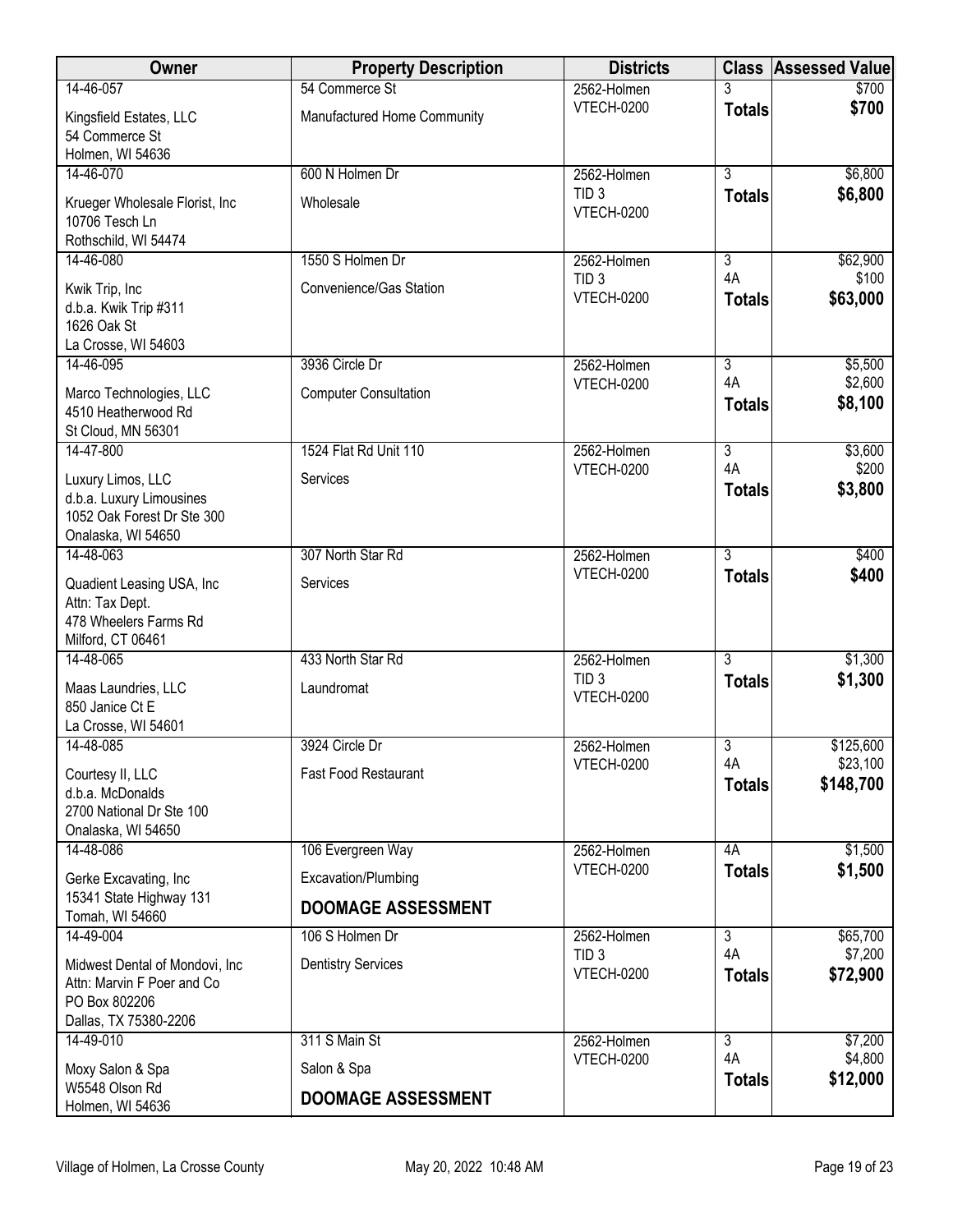| Owner                                                                                        | <b>Property Description</b> | <b>Districts</b>                      |                     | <b>Class Assessed Value</b> |
|----------------------------------------------------------------------------------------------|-----------------------------|---------------------------------------|---------------------|-----------------------------|
| 14-49-020                                                                                    | 208 S Holmen Dr Unit 100    | 2562-Holmen                           | 3                   | \$56,400                    |
| Farrell Properties of Holmen LLC<br>112 State St                                             | <b>Property Management</b>  | TID <sub>3</sub><br><b>VTECH-0200</b> | <b>Totals</b>       | \$56,400                    |
| Holmen, WI 54636<br>14-53-003                                                                | 3819 Creekside Ln           | 2562-Holmen                           | $\overline{3}$      | \$57,100                    |
| Dahl Automotive Support Center, LLC<br>PO Box 788<br>La Crosse, WI 54601                     | <b>Automotive Service</b>   | <b>VTECH-0200</b>                     | <b>Totals</b>       | \$57,100                    |
| 14-53-041                                                                                    | 505 Empire St Unit C        | 2562-Holmen                           | $\overline{3}$      | \$8,400                     |
| Noffke Sign Company<br>Attn: Jay Haskell<br>505 Empire St Ste C<br>Holmen, WI 54636          | Signs                       | TID <sub>3</sub><br><b>VTECH-0200</b> | <b>Totals</b>       | \$8,400                     |
| 14-53-045                                                                                    | 208 S Holmen Dr             | 2562-Holmen                           | $\overline{3}$      | \$24,500                    |
| O'Brien Services, Inc<br>Attn: Edward J O'Brien<br>208 S Holmen Dr<br>Holmen, WI 54636       | <b>Security Services</b>    | TID <sub>3</sub><br><b>VTECH-0200</b> | 4A<br><b>Totals</b> | \$700<br>\$25,200           |
| 14-53-051                                                                                    | 405 North Star Rd           | 2562-Holmen                           | $\overline{3}$      | \$1,900                     |
| <b>Olympic Builders</b><br>Attn: Julie Yahnke<br>405 North Star Rd<br>Holmen, WI 54636       | Construction                | <b>VTECH-0200</b>                     | <b>Totals</b>       | \$1,900                     |
| 14-53-054                                                                                    | 315 Ryan St                 | 2562-Holmen                           | $\overline{3}$      | \$3,500                     |
| Our Little Angels Child Care Center<br>Attn: Connie Hicks<br>315 Ryan St<br>Holmen, WI 54636 | Daycare                     | <b>VTECH-0200</b>                     | <b>Totals</b>       | \$3,500                     |
| 14-53-055                                                                                    | 1200 S Main St              | 2562-Holmen                           | $\overline{3}$      | \$17,200                    |
| Park Bank                                                                                    | <b>Financial Services</b>   | TID <sub>3</sub><br>VTECH-0200        | 4A<br><b>Totals</b> | \$6,200<br>\$23,400         |
| PO Box 100<br>Holmen, WI 54636-0100                                                          | <b>DOOMAGE ASSESSMENT</b>   |                                       |                     |                             |
| 14-53-059                                                                                    | 644 Commerce St             | 2562-Holmen                           | $\overline{3}$      | \$1,600                     |
| Painters Plus                                                                                | Auto Shop                   | <b>VTECH-0200</b>                     | <b>Totals</b>       | \$1,600                     |
| 644 Commerce St<br>Holmen, WI 54636                                                          | <b>DOOMAGE ASSESSMENT</b>   |                                       |                     |                             |
| 14-53-070                                                                                    | 620 Amy Dr                  | 2562-Holmen                           | $\overline{3}$      | \$1,300                     |
| Paul's Towing                                                                                | <b>Towing Service</b>       | <b>VTECH-0200</b>                     | <b>Totals</b>       | \$1,300                     |
| Attn: Paul Mahlum<br>620 Amy Dr<br>Holmen, WI 54636                                          | <b>DOOMAGE ASSESSMENT</b>   |                                       |                     |                             |
| 14-53-091                                                                                    | 723 Western Ave Unit 3      | 2562-Holmen                           | $\overline{3}$      | \$7,400                     |
| Personal Touch Monogramming<br>Attn: Kelly Beers<br>723 Western Ave #3<br>Holmen, WI 54636   | Retail                      | <b>VTECH-0200</b>                     | <b>Totals</b>       | \$7,400                     |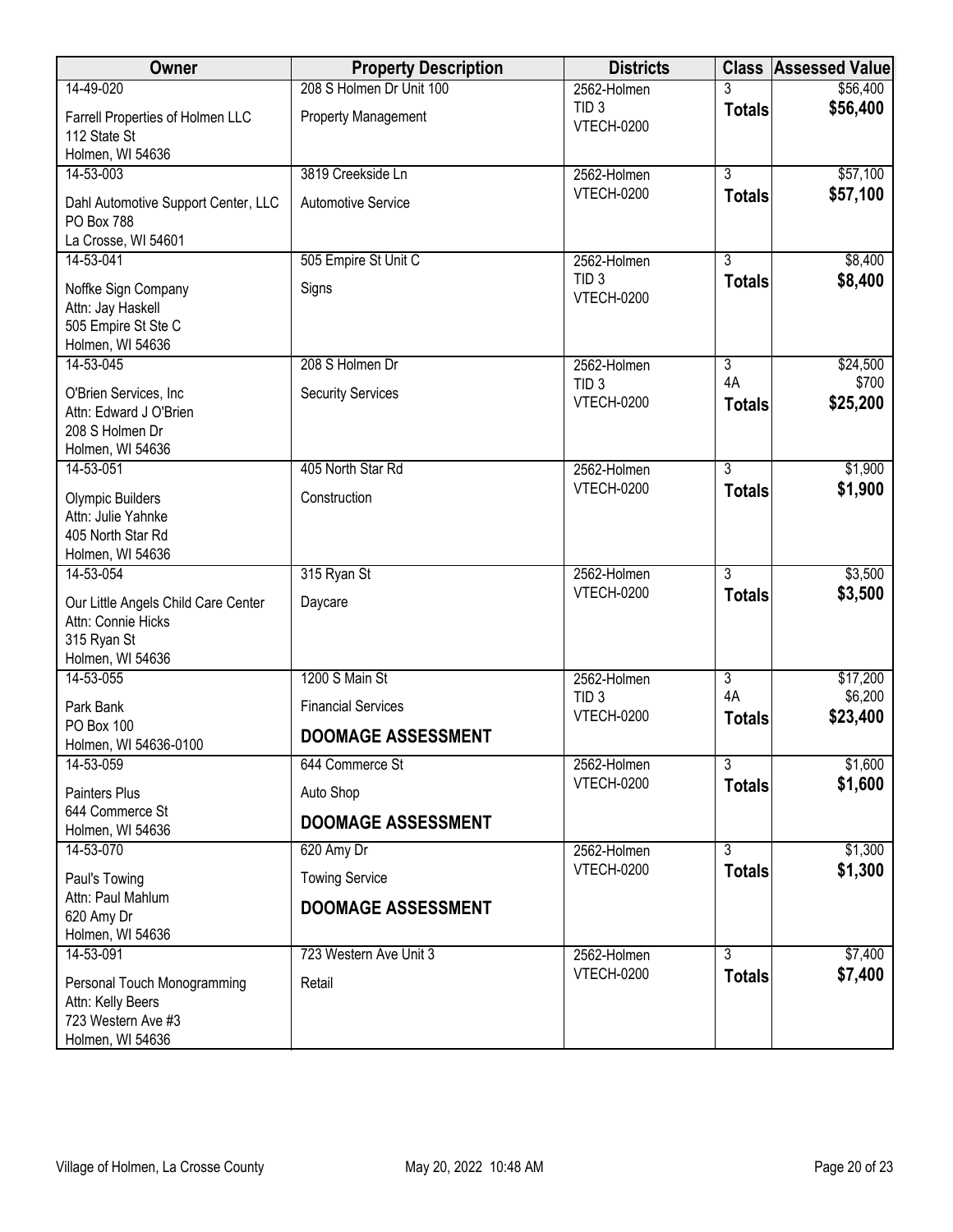| Owner                                     | <b>Property Description</b>  | <b>Districts</b>                      |                      | <b>Class Assessed Value</b> |
|-------------------------------------------|------------------------------|---------------------------------------|----------------------|-----------------------------|
| 14-55-000                                 | 1505 S Holmen Dr             | 2562-Holmen                           |                      | \$4,500                     |
| Pizza Corral, Inc.                        | Restaurant                   | TID <sub>3</sub><br><b>VTECH-0200</b> | <b>Totals</b>        | \$4,500                     |
| Attn: Julie A Lysaker                     | <b>DOOMAGE ASSESSMENT</b>    |                                       |                      |                             |
| 1505 S Holmen Dr                          |                              |                                       |                      |                             |
| PO Box 278<br>Holmen, WI 54636-0278       |                              |                                       |                      |                             |
| 14-55-030                                 | 3913 Circle Dr               | 2562-Holmen                           | $\overline{3}$       | \$30,100                    |
| Shubh Laxmi, LLC                          | Hotel                        | VTECH-0200                            | 4A                   | \$5,500                     |
| 3913 Circle Dr                            |                              |                                       | <b>Totals</b>        | \$35,600                    |
| Holmen, WI 54636                          | <b>DOOMAGE ASSESSMENT</b>    |                                       |                      |                             |
| 14-55-040                                 | 519 Commerce St              | 2562-Holmen                           | $\overline{3}$       | \$2,300                     |
| Smith Sales, Inc                          | Retail                       | TID <sub>3</sub><br>VTECH-0200        | <b>Totals</b>        | \$2,300                     |
| d.b.a. King Furniture                     |                              |                                       |                      |                             |
| 519 Commerce St<br>Holmen, WI 54636       |                              |                                       |                      |                             |
| 14-55-071                                 | 3828 Creekside Ln Unit 3     | 2562-Holmen                           | $\overline{3}$       | \$8,700                     |
|                                           | Sales & Service              | <b>VTECH-0200</b>                     | 4A                   | \$6,700                     |
| Reconyx, Inc<br>3828 Creekside Ln Ste 3   |                              |                                       | <b>Totals</b>        | \$15,400                    |
| Holmen, WI 54636                          |                              |                                       |                      |                             |
| 14-56-002                                 | 4000 Corporate Dr            | 2562-Holmen                           | $\overline{3}$       | \$18,300                    |
| <b>River Bank</b>                         | <b>Financial Services</b>    | <b>VTECH-0200</b>                     | 4A                   | \$200                       |
| Attn: Mary                                |                              |                                       | <b>Totals</b>        | \$18,500                    |
| 4401 Mormon Coulee Rd                     |                              |                                       |                      |                             |
| La Crosse, WI 54601                       |                              |                                       | $\overline{3}$       |                             |
| 14-56-004                                 | 3811 Creekside Ln            | 2562-Holmen<br><b>VTECH-0200</b>      | 4A                   | \$12,200<br>\$17,300        |
| <b>MCS Networks</b>                       | <b>Computer Consultation</b> |                                       | <b>Totals</b>        | \$29,500                    |
| Attn: Michael Howe<br>3811 Creekside Ln   | <b>DOOMAGE ASSESSMENT</b>    |                                       |                      |                             |
| Holmen, WI 54636-4903                     |                              |                                       |                      |                             |
| 14-56-040                                 | 519 McHugh Rd                | 2562-Holmen                           | $\overline{3}$       | \$34,700                    |
| River Town Dental, LLC                    | <b>Dentistry Services</b>    | VTECH-0200                            | 4A                   | \$400                       |
| Attn: Randall Moseng                      |                              |                                       | <b>Totals</b>        | \$35,100                    |
| 3143 State Rd Ste 100                     |                              |                                       |                      |                             |
| La Crosse, WI 54601                       |                              |                                       |                      |                             |
| 14-56-041                                 | 405 S Main St Unit 101       | 2562-Holmen<br>VTECH-0200             | $\overline{3}$<br>4A | \$2,000<br>\$200            |
| Rugroden Drafting & Design                | Services                     |                                       | <b>Totals</b>        | \$2,200                     |
| Attn: Ryan Rugroden<br>405 S Main St #101 |                              |                                       |                      |                             |
| Holmen, WI 54636                          |                              |                                       |                      |                             |
| 14-56-047                                 | 408 S Main St                | 2562-Holmen                           | $\overline{3}$       | \$10,500                    |
| Rudy's Feed & Seed                        | Feed Mill                    | <b>VTECH-0200</b>                     | <b>Totals</b>        | \$10,500                    |
| PO Box 191                                |                              |                                       |                      |                             |
| Holmen, WI 54636                          | <b>DOOMAGE ASSESSMENT</b>    |                                       |                      |                             |
| 14-58-000                                 | 3902 Circle Dr               | 2562-Holmen                           | $\overline{3}$       | \$7,000                     |
| The Sherwin-Williams Company              | Retail                       | <b>VTECH-0200</b>                     | 4A                   | \$11,100<br>\$18,100        |
| d.b.a. #703232                            |                              |                                       | <b>Totals</b>        |                             |
| PO Box 6027                               |                              |                                       |                      |                             |
| Cleveland, OH 44101                       |                              |                                       |                      |                             |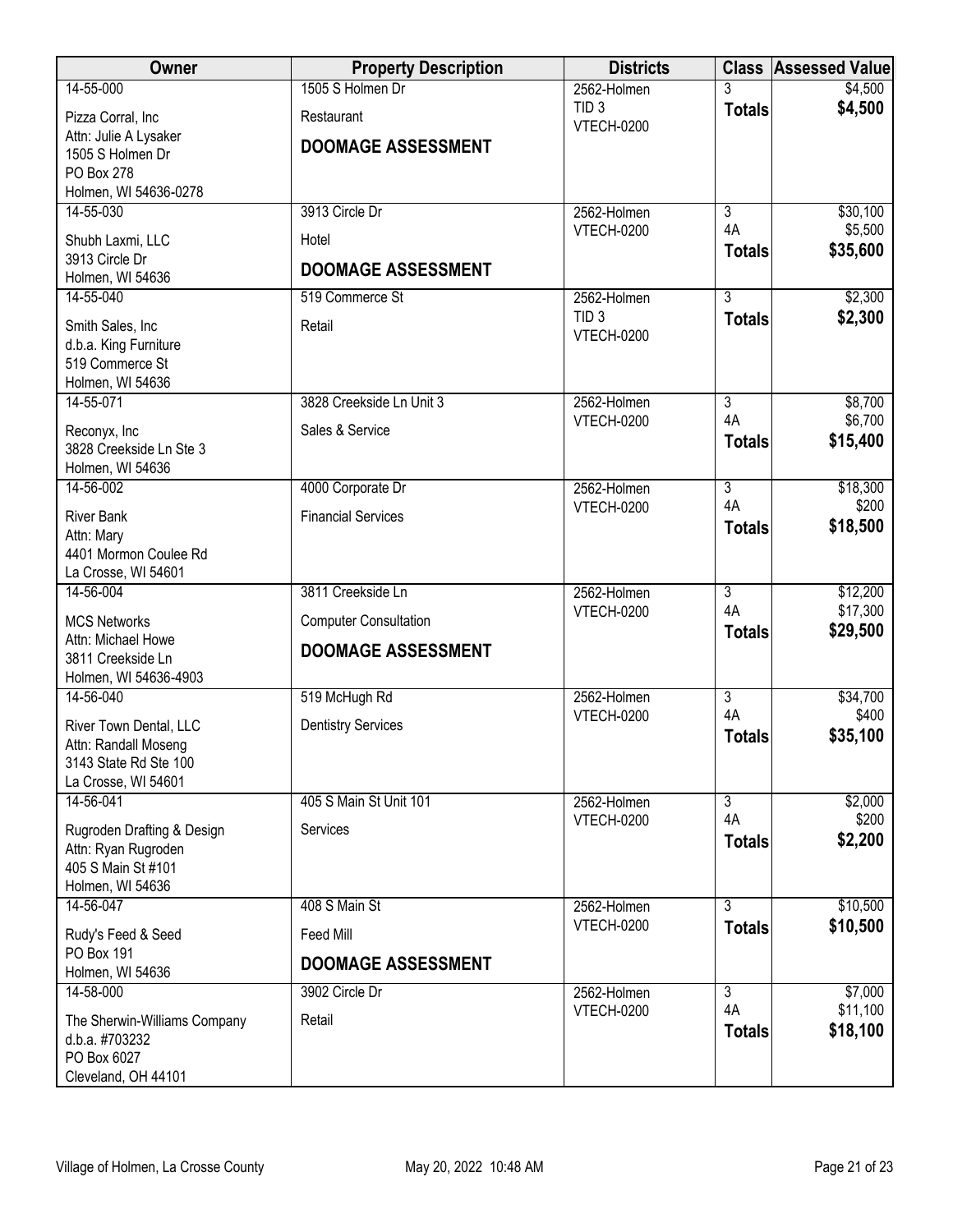| Owner                                               | <b>Property Description</b> | <b>Districts</b>                      | <b>Class</b>   | <b>Assessed Value</b> |
|-----------------------------------------------------|-----------------------------|---------------------------------------|----------------|-----------------------|
| 14-62-040                                           | 618 N Holmen Dr             | 2562-Holmen                           | 3              | \$13,400              |
| Rottinghaus Co, Inc                                 | <b>Fast Food Restaurant</b> | TID <sub>3</sub><br><b>VTECH-0200</b> | 4A             | \$1,500               |
| d.b.a. Subway                                       |                             |                                       | <b>Totals</b>  | \$14,900              |
| 510 Gillette St                                     |                             |                                       |                |                       |
| La Crosse, WI 54603<br>14-62-050                    | 3920 Circle Dr              | 2562-Holmen                           | $\overline{3}$ | \$11,300              |
|                                                     |                             | <b>VTECH-0200</b>                     | 4A             | \$600                 |
| Rottinghaus Co, Inc                                 | <b>Fast Food Restaurant</b> |                                       | <b>Totals</b>  | \$11,900              |
| d.b.a. Subway<br>510 Gillette St                    |                             |                                       |                |                       |
| La Crosse, WI 54603                                 |                             |                                       |                |                       |
| 14-64-198                                           | 304 State St                | 2562-Holmen                           | $\overline{3}$ | \$900                 |
|                                                     |                             | <b>VTECH-0200</b>                     | 4A             | \$2,200               |
| Rolling Thunder Motorcycle<br>Maintenance, LLC      | Motorcycle Repair           |                                       | <b>Totals</b>  | \$3,100               |
| Attn: Dave Strelow                                  | <b>DOOMAGE ASSESSMENT</b>   |                                       |                |                       |
| W7783Meadow Way                                     |                             |                                       |                |                       |
| Holmen, WI 54636-9432                               |                             |                                       |                |                       |
| 14-64-199                                           | 505 Empire St Unit A        | 2562-Holmen                           | $\overline{3}$ | \$700                 |
| <b>Thrivent</b>                                     | <b>Financial Advisor</b>    | TID <sub>3</sub><br><b>VTECH-0200</b> | <b>Totals</b>  | \$700                 |
| Attn: Todd Trautmann                                |                             |                                       |                |                       |
| 505 Empire St Ste A                                 |                             |                                       |                |                       |
| Holmen, WI 54636-3501<br>14-64-200                  | 3930 Circle Dr              | 2562-Holmen                           | $\overline{3}$ | \$2,300               |
|                                                     |                             | <b>VTECH-0200</b>                     | 4A             | \$100                 |
| Tri-State Ambulance, Inc                            | Ambulance Service           |                                       | <b>Totals</b>  | \$2,400               |
| 235 Causeway Blvd<br>La Crosse, WI 54603            |                             |                                       |                |                       |
| 14-64-201                                           | 124 Hale Dr                 | 2562-Holmen                           | $\overline{3}$ | \$58,800              |
|                                                     |                             | TID <sub>3</sub>                      | 4A             | \$33,100              |
| Stepping Stones Childcare & Preschool,<br>LLC       | Daycare                     | <b>VTECH-0200</b>                     | <b>Totals</b>  | \$91,900              |
| Attn: Natasha Remis                                 |                             |                                       |                |                       |
| 124 Hale Dr                                         |                             |                                       |                |                       |
| Holmen, WI 54636                                    |                             |                                       |                |                       |
| 14-64-290                                           | 525 McHugh Rd Unit 1        | 2562-Holmen                           | $\overline{3}$ | \$10,100              |
| Town N' Country Title, LLC                          | Title Insurance             | <b>VTECH-0200</b>                     | 4A             | \$200                 |
| Attn: Nancy McHugh                                  |                             |                                       | <b>Totals</b>  | \$10,300              |
| 525 McHugh Rd Ste 1                                 |                             |                                       |                |                       |
| Holmen, WI 54636-6104<br>14-64-500                  | 105 State St                | 2562-Holmen                           | $\overline{3}$ | \$4,700               |
|                                                     |                             | <b>VTECH-0200</b>                     | <b>Totals</b>  | \$4,700               |
| T-Mark Enterprises, Inc                             | Restaurant                  |                                       |                |                       |
| d.b.a. T-Jo's Pizza<br>Attn: The Accountants Office |                             |                                       |                |                       |
| PO Box 2938                                         |                             |                                       |                |                       |
| La Crosse, WI 54602-2938                            |                             |                                       |                |                       |
| 14-64-880                                           | 703 Western Ave             | 2562-Holmen                           | $\overline{3}$ | \$4,700               |
| Vericor, LLC                                        | Sales & Service             | <b>VTECH-0200</b>                     | 4A             | \$300                 |
| Attn: George Buskek                                 |                             |                                       | <b>Totals</b>  | \$5,000               |
| 703 Western Ave                                     |                             |                                       |                |                       |
| Holmen, WI 54636                                    |                             |                                       |                |                       |